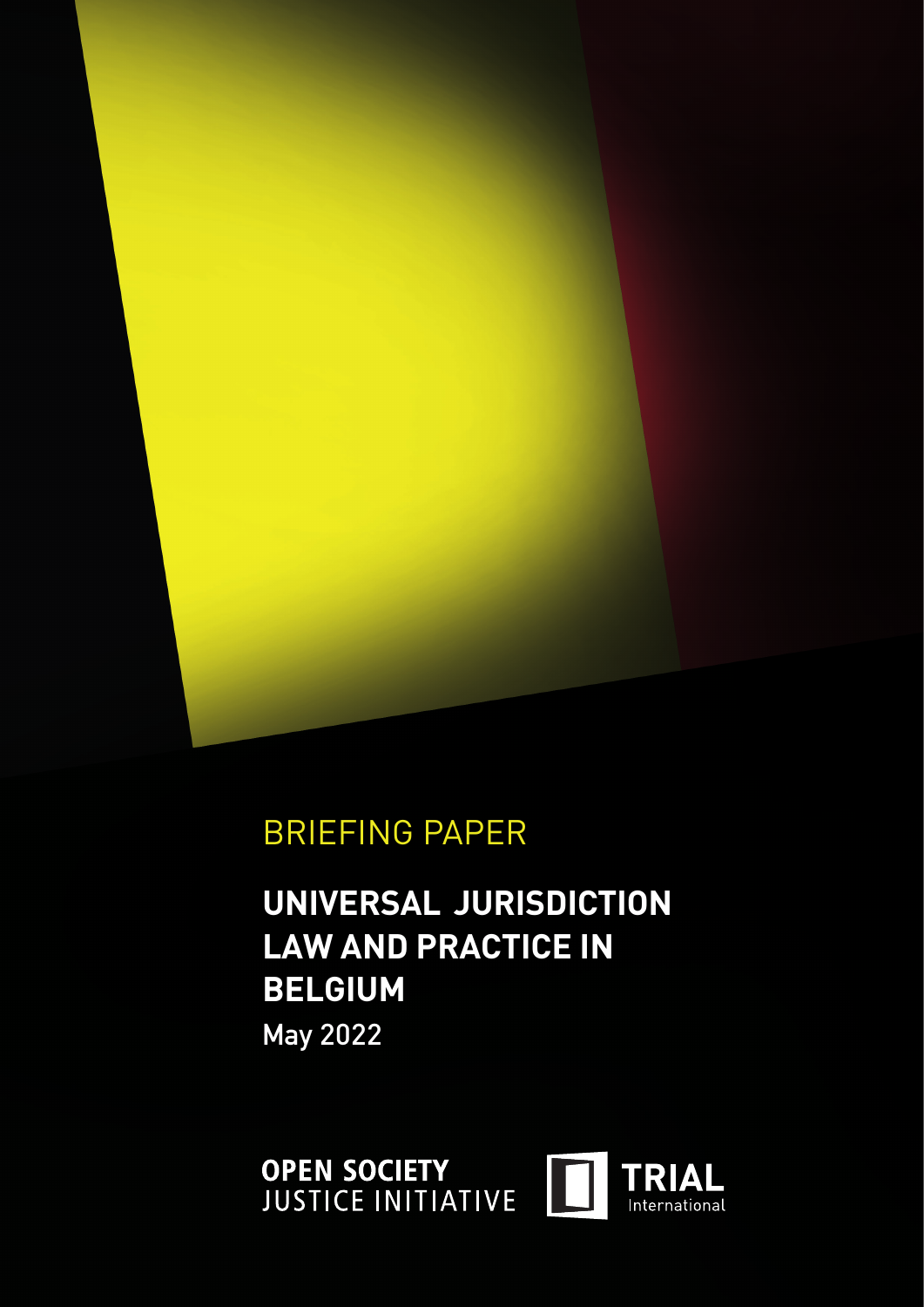# **Table of Contents**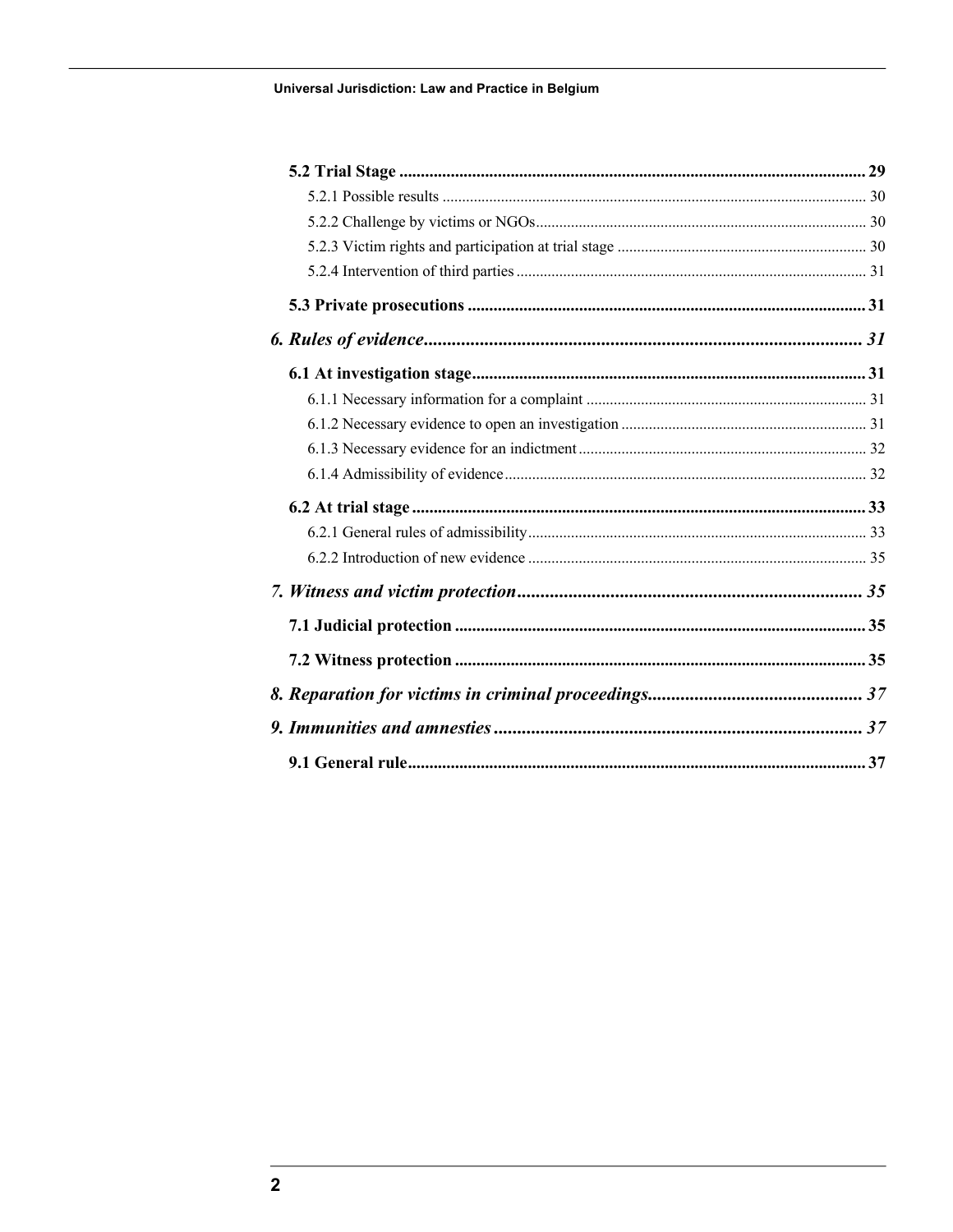# **Introduction**

This report has been drafted by TRIAL International in partnership with the Open Society Justice Initiative. It provides an overview of the Belgian national legal framework regarding universal jurisdiction, including legislation and case law, and its practical application.

This report aims to contribute to a better understanding of the national justice systems among legal practitioners who operate in the domain of universal jurisdiction, in order to support the development of litigation strategies. It forms part of a series of reports regarding selected countries.<sup>1</sup>

The content is based on documentary research carried out with the support of pro bono lawyers of the jurisdiction concerned. In addition, interviews with national practitioners were conducted regarding the practical application of the law. The interviewees have not been named in order to protect their identity and their affiliation to certain institutions or organisations.

In this report, universal jurisdiction is understood as encompassing the investigations and prosecutions of crimes committed in relation to a foreign territory by people who are not citizens of the jurisdiction in question. This report concentrates on the international crimes of genocide, war crimes, crimes against humanity, torture and enforced disappearance.

The organizations would like to thank Valérie Paulet, Project Coordinator, the International Criminal Law Clinic of the Université Libre de Bruxelles, in particular Maryse Alié, and all the experts and practitioners who agreed to be interviewed for their invaluable contribution to this report.

 $1$  See all briefing papers at https://trialinternational.org/latest-post/prosecuting-international-crimes-a-matterof-

willingness/?utm\_content=Netherlands%2CTrial%2CFrance%2CUniversalJurisdiction%2CGermany&ut m\_campaign=social&utm\_source=twitter&utm\_medium=TRIAL+International.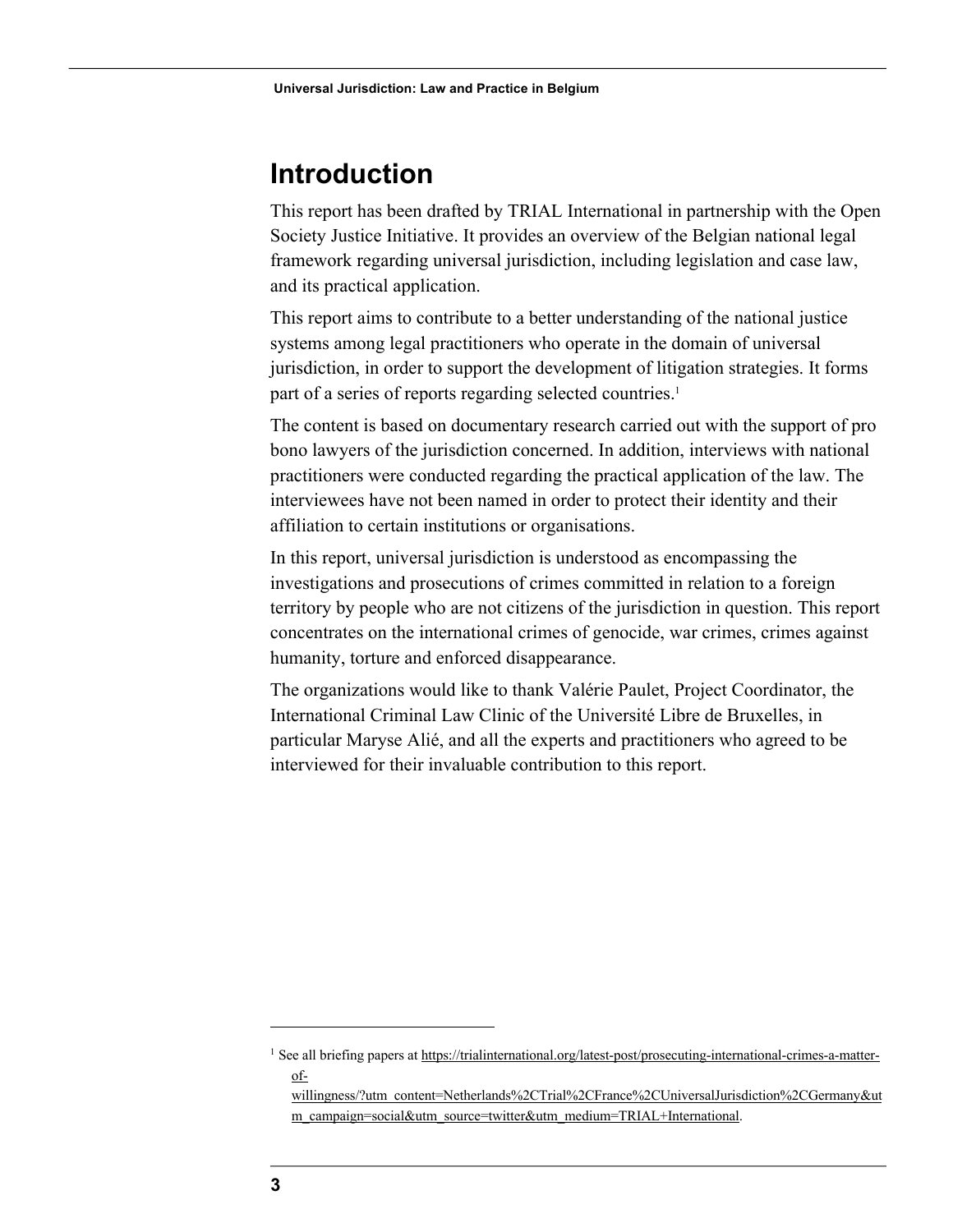# **1. Crimes invoking universal jurisdiction**

The law concerning the punishment of serious violations of international humanitarian law of 16 June 1993, <sup>2</sup> the so-called law of universal jurisdiction, allows prosecutions to be brought against persons suspected of serious violations of international humanitarian law whether or not they are present within Belgian territory.<sup>3</sup> However, this law was amended<sup>4</sup> and replaced in 2003 by a much more restrictive law, <sup>5</sup> amending the Belgian Criminal Code. The new Criminal Code criminalizes genocide,<sup>6</sup> crimes against humanity,<sup>7</sup> war crimes<sup>8</sup> and torture, <sup>9</sup> as defined below. Enforced disappearance does not exist as an independent offence but will be dealt with from the perspective of crimes against humanity.<sup>10</sup>

## **1.1 Genocide**

The law of 5 August 2003 introduced Article 136*bis* to the Criminal Code which criminalizes genocide as a crime under international law, irrespective of whether it is committed in peacetime or in wartime. The crime of genocide is defined in accordance with the Convention on the Prevention and Punishment of the Crime

<sup>2</sup> Law concerning the punishment of serious violations of international humanitarian law, 16 June 1993 (1993-06-16/36), available at

http://www.ejustice.just.fgov.be/cgi\_loi/arch\_a1.pl?sql=(text+contains+(%27%27))&language=fr&rech=1&t ri=dd+AS+RANK&value=&table\_name=loi&F=&cn=1993061636&caller=archive&fromtab=loi&la=F&ver \_arch=003 (last accessed September 2021).

<sup>&</sup>lt;sup>3</sup> For a commentary on this legislation, read: A. ANDRIES, E. DAVID, C. VAN DEN WIJNGAERT, AND J. VERHAEGEN, *Commentaire de la loi du 16 juin 1993 relative à la répression des infractions graves au droit international humanitaire [Commentary on the law of 16 June 1993 on the punishment of serious violations of international humanitarian law]*, RDPC, 1994, p. 1173.

<sup>4</sup> Law concerning the punishment of serious violations of international humanitarian law, 10 February 1999 (1999-02-10/40).

<sup>5</sup> Law concerning serious violations of international humanitarian law, 5 August 2003 (2003-08-05/32).

<sup>6</sup> Criminal Code, Art. 136*bis*.

<sup>7</sup> Criminal Code, Art. 136*ter*.

<sup>8</sup> Criminal Code, Art. 136*quater*.

<sup>9</sup> Criminal Code, Art. 417*bis*.

<sup>10</sup> Criminal Code, Art. 136*ter*.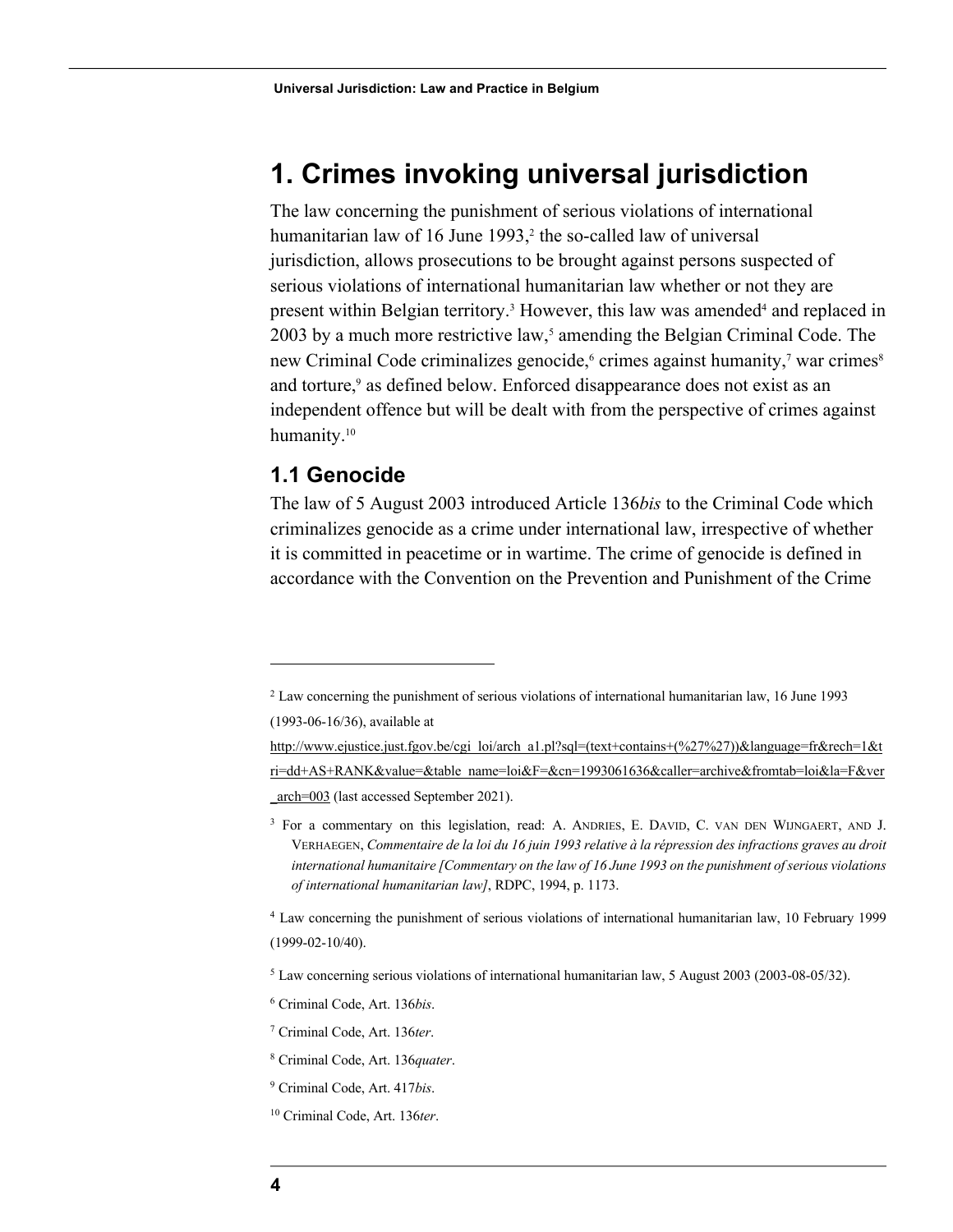of Genocide of 9 December 1948 and Article 6 of the Rome Statute of the International Criminal Court (Rome Statute).<sup>11</sup>

The Belgian Supreme Court (*court de cassation*) had the occasion to recall, in its judgment of 27 May 2020 concerning the Fabien Neretse case, that "the particular moral element required of the perpetrator of genocide is therefore the intent, through the commission of the enumerated acts and over and above the moral element of the perpetrator, to destroy, in whole or in part, a national, ethnic, racial or religious group as such". <sup>12</sup> [unofficial translation]

## **1.2 Crimes against humanity**

Article 136*ter* of the Criminal Code criminalizes crimes against humanity in accordance with Article 7 of the Rome Statute. The elements constituting these crimes are: a widespread or systematic attack against a civil population (contextual elements), the commission of offences covered under Article 136*ter* of the Criminal Code (specific elements) and the knowledge of the attack (*mens rea*).

## **1.3 War crimes**

War crimes are criminalized by Article 136*quater* of the Criminal Code, which lists fifty distinct offences applied in the context of an international or noninternational armed conflict. They are defined in accordance with the laws and customs of war. Article 136*quater* expressly makes reference to the Geneva Conventions and to their two Additional Protocols, and to the laws and customs applicable to armed conflicts.<sup>13</sup>

The Belgian Criminal Code adds several crimes which are not included in the Rome Statute:

• the launching of an attack against structures or installations containing dangerous forces knowing that it could cause disproportionate damage (even if the effects of the attack are finally proportionate to the military gain); 14

<sup>11</sup> N. BLAISE, N. COLETTE-BASECQZ, *Manuel de droit pénal général [Manual of General Criminal Law]*, 4th edition, Limal, Anthemis, 2019, p. 665; *Doc parl*. *[Parliamentary Document]*, Extraordinary Session of the Senate, 2003, 3 - 136/3, p. 35.

<sup>12</sup> Supreme Court 27 May 2020, No. P20 0146 F, *unpublished*.

<sup>13</sup> N. BLAISE, N. COLETTE-BASECQZ, *op. cit.*, p. 665.

<sup>14</sup> Criminal Code, Art. 136*quater*, para. 23.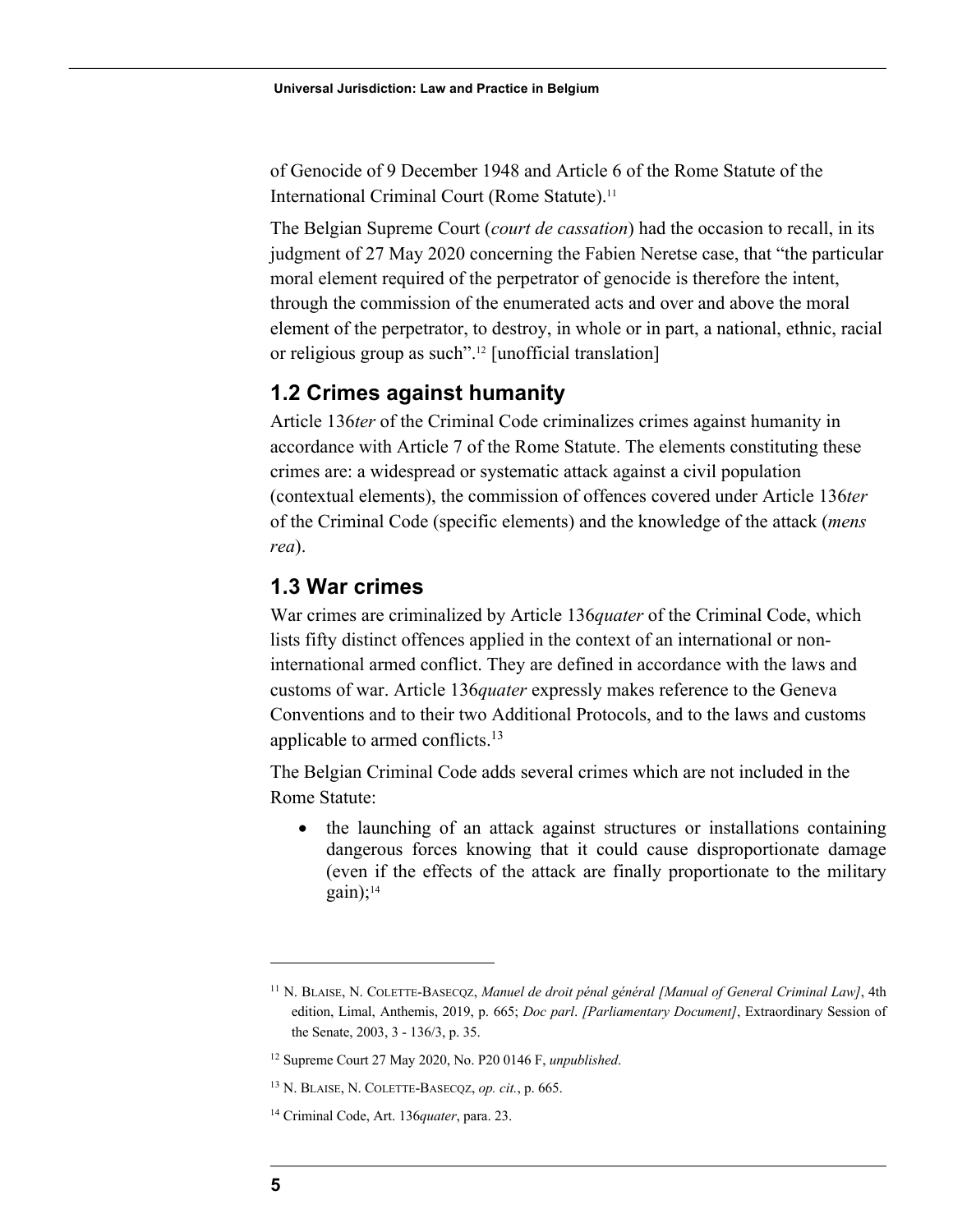- the act of delaying without justification the repatriation of prisoners of war or civilians; <sup>15</sup> and
- apartheid or other inhumane or degrading practices based on racial discrimination and giving rise to outrages against personal dignity. <sup>16</sup> This provision is not a war crime pursuant to the Rome Statute, but is a crime against humanity. 17

The law of 5 May 201918 supplements Article 136*quater* of the Criminal Code by three new sections thus raising to the status of war crime the use of arms which use microbial agents or other biological agents, the use of weapons that injure with shrapnel that cannot be located by x-rays in the human body and the use of laser weapons that cause permanent blindness. These crimes are punishable by imprisonment for twenty to thirty years, or even a life sentence if the consequence is the death of one or more people.<sup>19</sup>

Article 136*quinquies* provides for penalties ranging from ten years of imprisonment to a life sentence for war crimes.

Article 141*bis* of the Criminal Code provides that the punishment for terrorist offences "does not apply to the activities of armed forces in periods of armed conflict, as defined and governed by international humanitarian law, nor to the activities conducted by the armed forces of a State in the exercise of their official functions, in so far as they are governed by other rules of international law". [unofficial translation]

This clause of exclusion stipulated by Article 141*bis* has been invoked on several occasions in the cases of persons suspected of having joined the ranks of armed groups considered as terrorists, particularly the Islamic State and Al-Qaeda. <sup>20</sup> The

<sup>15</sup> Criminal Code, Article 136*quater*, para. 32.

<sup>16</sup> Criminal Code, Article 136*quater*, para. 33.

<sup>&</sup>lt;sup>17</sup> Rome Statute, Art.  $7(1)(i)$ .

<sup>&</sup>lt;sup>18</sup> The Law of 5 May 2019 contains various criminal provisions and provisions on religions, and amends the Law of 28 May 2002 relative to euthanasia and the Social Criminal Code, Article 72.

<sup>19</sup> M. ALIE, C. GUILLAIN, A. DE BROUWER *et al.*, *Chronique de législation pénale [Chronicle of Criminal Legislation]*, RDPC, 2019/9, pp. 1033-1119.

<sup>20</sup> Brussels (49th ch. bis), 10 January 2008; Brussels (12th ch.) 26 June 2008; Brussels (70th ch.), 6 November 2015; Antwerp (AC 4 ch.), 11 February 2015.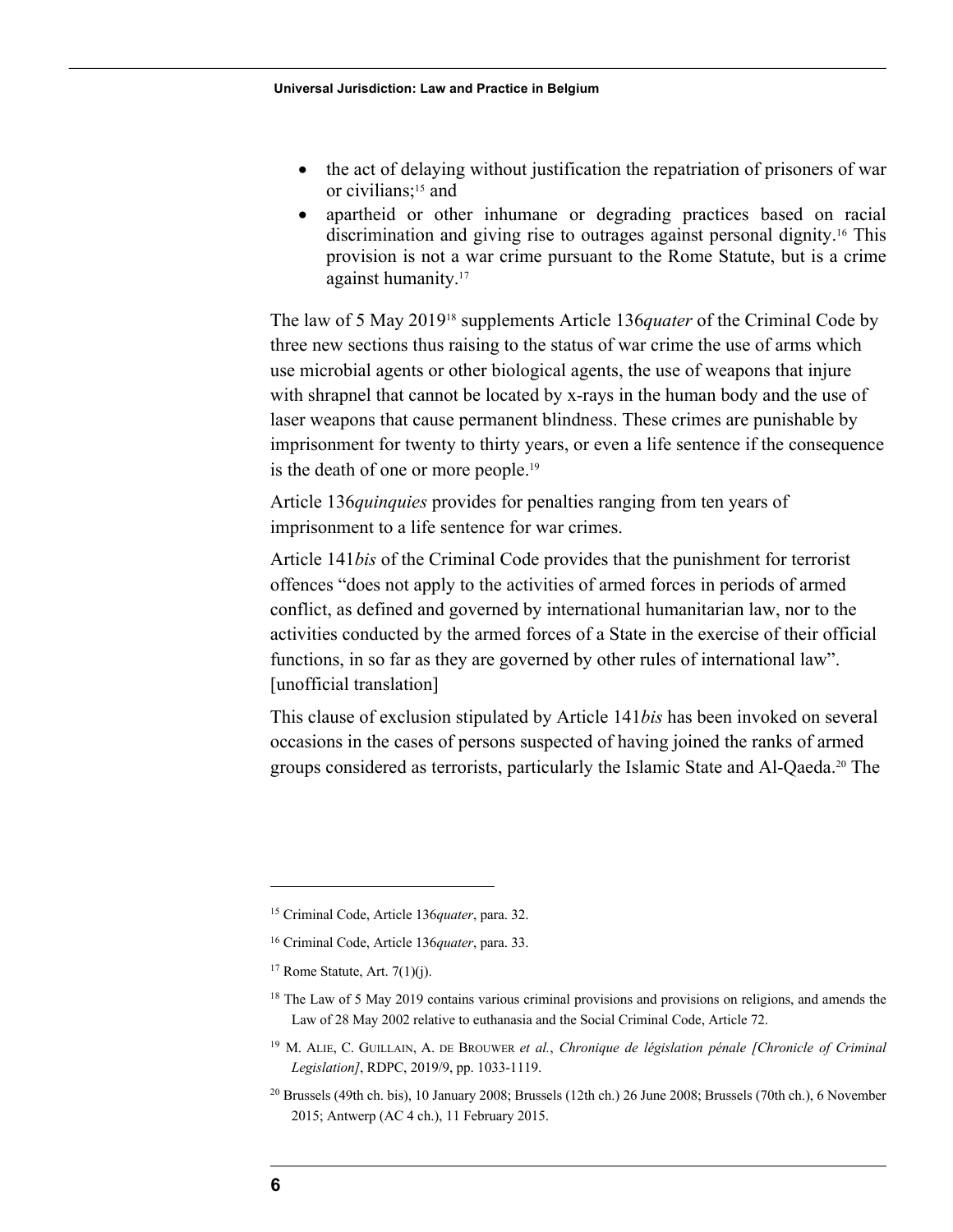Belgian courts have nonetheless systematically refused to apply it,<sup>21</sup> with the exception of a case which concerned the Workers Party of Kurdistan.<sup>22</sup>

### **1.4 Enforced disappearance**

Belgium has signed the International Convention for the Protection of All Persons from Enforced Disappearances of 20 December 2006 and ratified it on 2 June 2010.23

Article 136ter(9) of the Criminal Code defines enforced disappearance as a crime against humanity, in accordance with Article 7 of the Rome Statute. It is punished as such with a life sentence.24

Under Belgian law, no internal provision stiuplates that enforced disappearance is an autonomous offence . Enforced disappearance as an independent offence may however be prosecuted under universal jurisdiction according to Article 12bis of the Preliminary Title, which provides that Belgium has "jurisdiction to try the offences covered by a [rule of international law deriving from a convention or custom] [or a rule of law derived from the European Union] that is binding on Belgium, where [that rule] requires it, in any manner whatsoever, to submit the case to its competent authorities to conduct a prosecution".25 [unofficial translation]

Article 9 of the International Convention for the Protection of All Persons from Enforced Disappearance provides that States Parties shall take the measures necessary to establish their competence to exercise jurisdiction over the offence of enforced disappearance when the alleged perpetrator is present in any territory

<sup>21</sup> P.JACQUES, R. VAN STEENBERGHE, pp. 178-181.

<sup>22</sup> Supreme Court 13 February 2018, RG. n P.17.1023.N/1.

<sup>23</sup> Law of 6 April 2010, *M.B.*, 30 April 2006*.* For more detailed information on this subject, see A-M. BALDOVIN, *la Belgique confirme son engagement dans la lutte contre les disparitions forcées* [*Belgium confirms its commitment to combating enforced disappearances*], available at http://www.vvn.be/wereldbeeld/la-belgique-confirme-son-engagement-dans-la-lutte-contre-les-disparitions-

forcees/#\_ftn1, 2014 (last accessed August 2021).

<sup>24</sup> Criminal Code, Art. 136*quinquies*.

<sup>25</sup> Code of Criminal Procedure, Preliminary Title, Art. 12*bis*.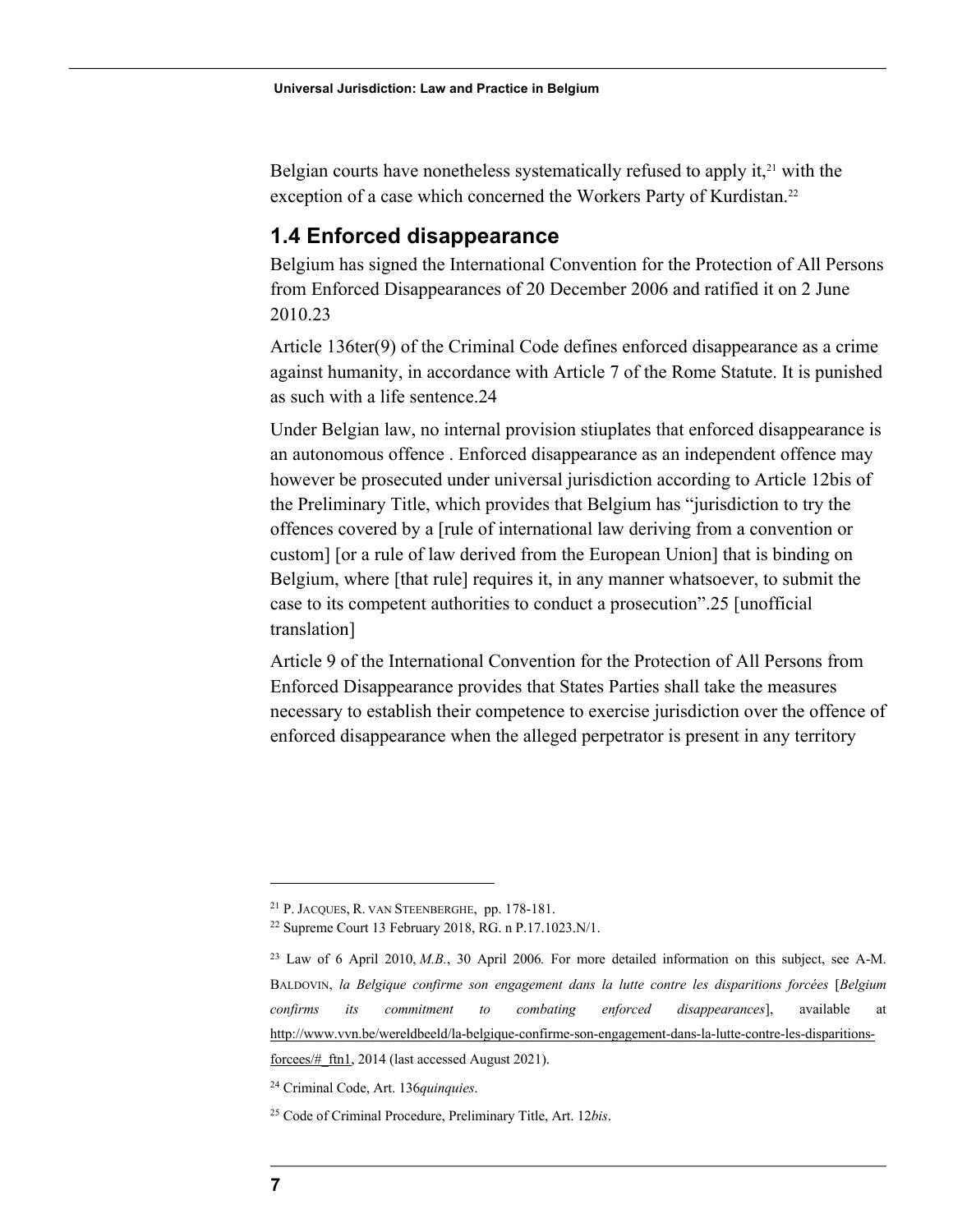under its jurisdiction. <sup>26</sup> It would thus be possible to pursue prosecutions on this basis. 27

### **1.5 Torture**

The law of 14 June 2002 brought Belgian law in line with the Convention against Torture and Other Cruel, Inhuman or Degrading Treatment or Punishment adopted in New York on 10 December 1984. 28

Article 417*bis* of the Criminal Code defines torture as an independent offence as "any deliberate inhumane treatment which causes acute pain or very serious and cruel physical or mental suffering". [unofficial translation] Belgian legislation, contrary to the Rome Statute, does not specify that the victim must be under the custody or control of the perpetrator. <sup>29</sup> Nor does it mention that the torture must have been committed by a public official or any other person acting in an official capacity or at their instigation or with their express or tacit consent.

The Belgian legislature has chosen a broader concept than that of the Convention Against Torture and Other Cruel, Inhuman or Degrading Treatment or Punishment of 10 December 1984. 30

The penalty envisaged may extend from ten to thirty years of criminal imprisonment. 31

Torture as an independent offence may be prosecuted under universal jurisdiction by virtue of Article 12*bis* of the Preliminary Title, which provides that Belgium has "jurisdiction to try the offences covered by a [rule of international law deriving from a convention or custom] [or a rule of law derived from the European Union] that is binding Belgium, where [that rule] requires it, in any

<sup>&</sup>lt;sup>26</sup> International Convention for the Protection of All Persons from Enforced Disappearance, 20 December 2006, Art. 9.

<sup>27</sup> Interview with a former investigating judge, 9 August 2021.

<sup>&</sup>lt;sup>28</sup> Law bringing Belgian law into conformity with the Convention against Torture and Other Cruel, Inhuman or Degrading Treatment or Punishment, adopted at New York on 10 December 1984 (2002-06-14/42).

<sup>&</sup>lt;sup>29</sup> Rome Statute, Arts. 7(1)(f) and 8(2)(a)(ii-1); see also Rome Statute Elements of Crimes, available at https://www.icc-cpi.int/Publications/Elements-of-Crimes.pdf (last accessed September 2021).

<sup>30</sup> D. VANDERMEERSCH, *La Torture, le traitement inhumain et le traitement dégradant* [*Torture, Inhuman and Degrading Treatment*], in Beernaert, M.-A. et al., *Les infractions contre les personnes* [*Crimes Against the Person*], 2nd ed., Brussels, Larcier, 2021, p. 582.

<sup>31</sup> Criminal Code, Art. 417*ter*.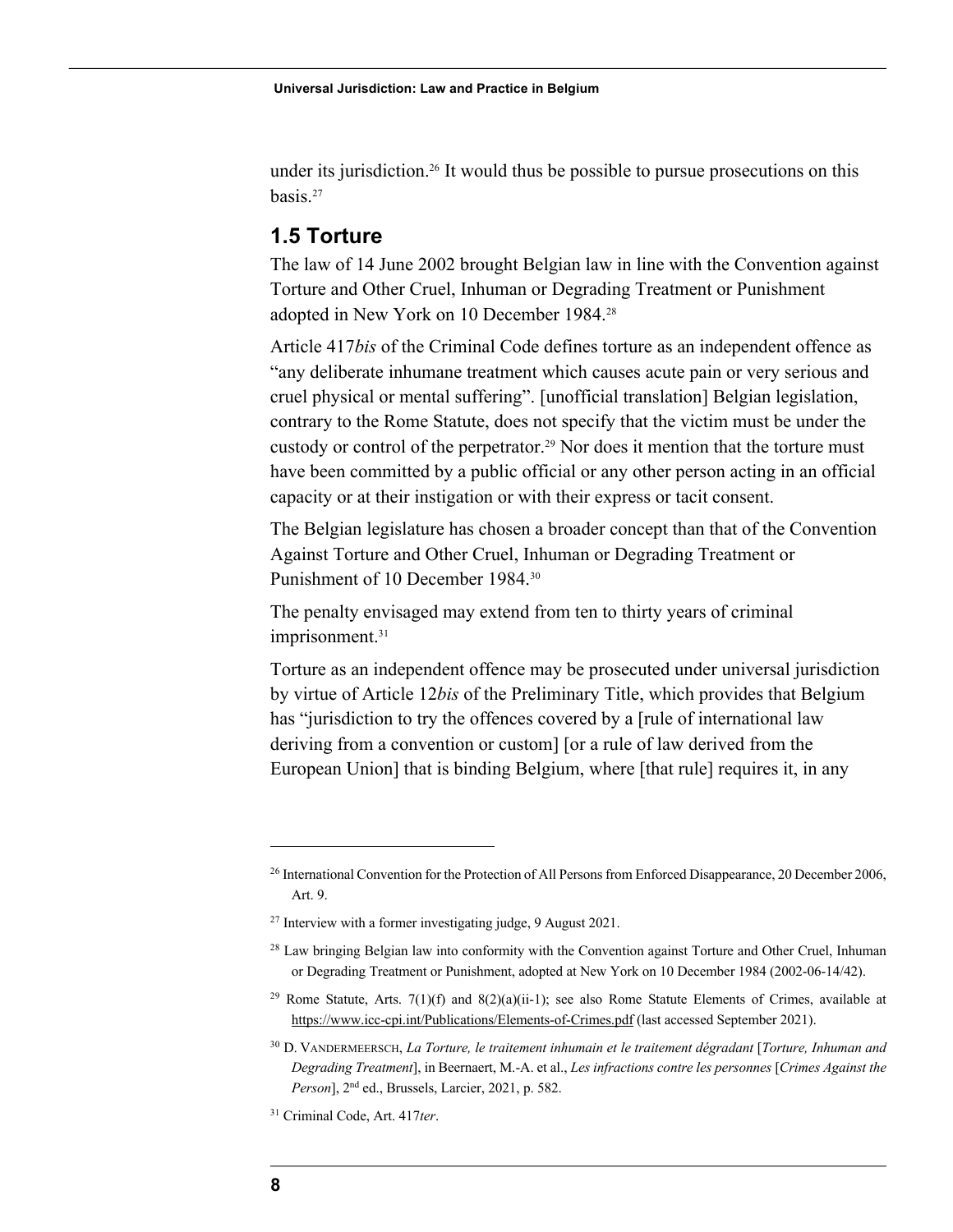manner whatsoever, to submit the case to its competent authorities to conduct a prosecution". <sup>32</sup> [unofficial translation]

Article 7 of the Convention against Torture<sup>33</sup> provides that the State Party on whose territory a person suspected of having committed a crime of torture is found, if it does not extradite the person, shall submit the case to its competent authorities to exercise the criminal prosecution. 34

The exercise of universal jurisdiction is also possible if torture constitutes a crime against humanity, in the context of a widespread or systematic attack against a civil population (Article 136*ter*(6) of the Criminal Code) or if it constitutes a war crime, where the acts of torture are committed in a context of and in relation to an armed conflict (Article 136*quater*(2) of the Criminal Code).

# **2. Modes of liability**

In Belgian criminal law, a distinction is made between perpetrators<sup>35</sup>, coperpetrators<sup>36</sup> and accomplices.<sup>37</sup> The modes of liability are understood very broadly by Belgian courts. <sup>38</sup> In particular, the responsibility of a hierarchical superior is assessed on a case-by-case basis in a flexible manner.<sup>39</sup>

## **2.1 Perpetrators and military/hierarchical superiors**

Article 136*septies* of the Criminal Code targets perpetrators and hierarchical superiors. It lists the following forms of participation: ordering (even if not followed by action), proposing or offering to commit an offence and the acceptance of a similar proposal or offer, provocation (even if not followed by action), and failure to act within the limits of one's possibility on the part of those

<sup>32</sup> Code of Criminal Procedure, Preliminary Title, Art. 12*bis*.

<sup>&</sup>lt;sup>33</sup> Convention against Torture and Other Cruel, Inhuman or Degrading Treatment or Punishment of 10 December 1984, Art. 7.

<sup>&</sup>lt;sup>34</sup> Convention against Torture and Other Cruel, Inhuman or Degrading Treatment or Punishment of 10 December 1984, Art. 7.

<sup>35</sup> Criminal Code, Art. 136*septies*.

<sup>36</sup> Criminal Code, Art. 66.

<sup>37</sup> Criminal Code, Art. 67.

<sup>38</sup> Interview with a Belgian lawyer, 22 July 2021.

<sup>39</sup> Interview with a Belgian lawyer, 22 July 2021.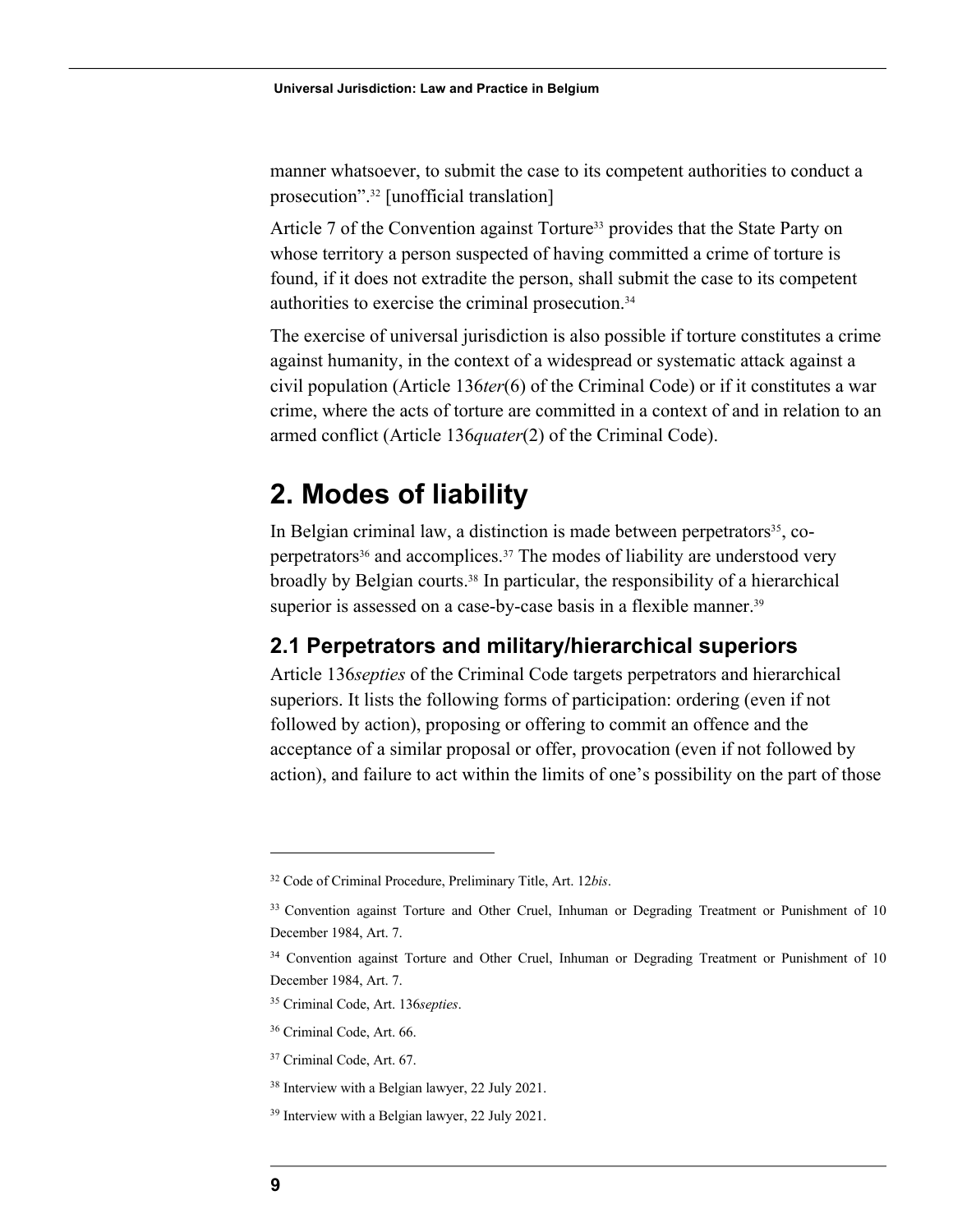who would have been able to avoid the commission of the offence.<sup>40</sup> This article applies to the crimes of genocide, crimes against humanity and war crimes.<sup>41</sup>

The rules of punishable attempt<sup>42</sup> also apply to serious violations of humanitarian law. Article 136*quater* of the Criminal Code, which defines war crimes, penalizes both participation by "action" and by "omission".<sup>43</sup>

Article 136*sexies* imposes liability on persons who manufacture articles aiming to commit or to facilitate the commission of genocide, crimes against humanity or war crimes.

Article 136*octies* of the Criminal Code specifies that:

• Political, military or national necessity cannot justify the offences of genocide, crimes against humanity or war crimes, even if these latter are committed as reprisals.

An order by the hierarchical superior does not exempt the subordinate from responsibility if, in the given circumstances, the order could clearly lead to the commission of one of the above-mentioned offences.

## **2.2 Co-perpetrators**

Article 66 of the Criminal Code punishes co-perpetrators as perpetrators. They must have provided indispensable assistance in the commission of the offence. The individuals targeted are:

- those who have carried out or cooperated directly in the execution of the offence;
- those who, by any means, give such assistance to the execution of the offence that, without their assistance, the crime or offence could not have been committed;
- those who, by means of gifts, promises, threats, abuse of authority or power, scheming or criminal deception, directly provoke the crime or offence; and
- those who, either by speeches made at meetings or in public places, or by writings, printed materials, images or emblems of any kind, which have been displayed, distributed or sold, put on sale or exposed to public view,

<sup>40</sup> Criminal Code, Art. 136*septies*; N. BLAISE, N. COLETTE-BASECQZ, *op. cit.*, p. 666.

<sup>41</sup> Criminal Code, Art. 136*septies*, 1.

<sup>42</sup> Criminal Code, Arts. 51 *et seq*.

<sup>43</sup> T. MOREAU, D. VANDERMEERSCH, *Éléments de droit pénal [Elements of Criminal Law],* Bruges, La Charte, 2019, p. 131.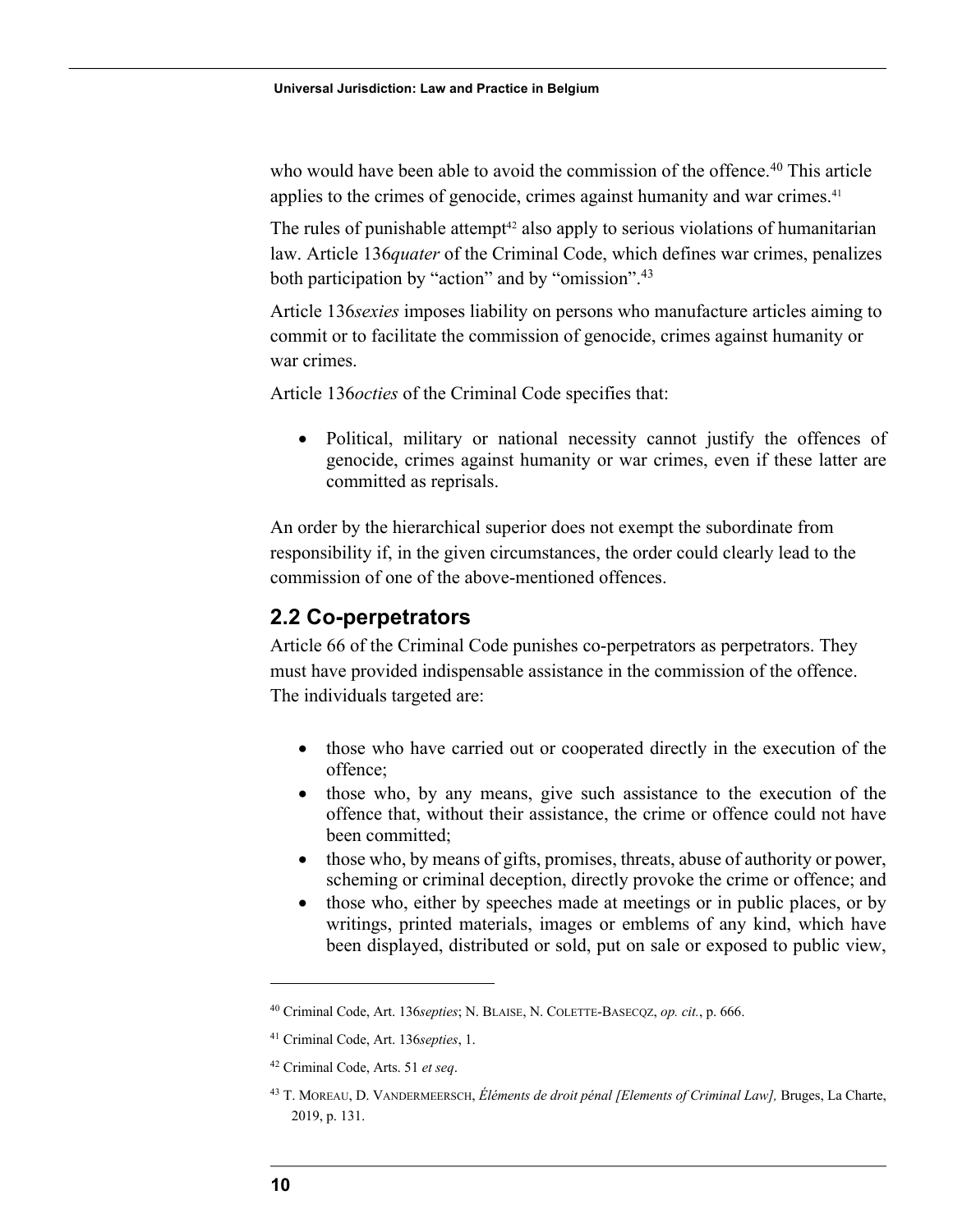have directly provoked the commission of such a crime, without prejudice to the penalties laid down by law for the perpetrators of provocations to crimes or misdemeanors, even if these provocations have not been followed by action. 44

## **2.3 Accomplices**

Belgian criminal law provides for the liability of accomplices if they have provided useful assistance in the commission of the offence. Article 67 of the Criminal Code targets those who have given instructions to commit the offence; have procured arms, instruments, or any other means which has served to commit the crime or offence, knowing that they must serve this purpose; or who have knowingly assisted the perpetrator or perpetrators of the crime or offence in the acts, and those who have prepared or facilitated it, or those who have completed it.

Article 69 of the Criminal Code states that an accomplice to a crime shall be punished by the penalty just below the sentence which would have been incurred if s/he had committed the crime, and an accomplice to a misdemeanour shall be punished by a penalty equivalent to not more than two thirds of the penalty which would have been imposed if s/he had committed the misdemeanour.

## **2.4 Criminal participatoin**

Criminal participation deals with the case of an offence committed by multiple perpetrators. <sup>45</sup> For criminal participation, three conditions must be met in principle, namely an agreement which includes an element of knowledge, an act of participation listed by the law and the existence of a principal crime or offence. 46

Criminal participation may take the form of positive acts or, more exceptionally, of a qualified omission.<sup>47</sup> The participant must have knowledge of the nature and aim of the offence, precise and detailed knowledge is not, however, required.

<sup>44</sup> Criminal Code, Art. 66.

<sup>45</sup> F. KUTY, *L'auteur de l'infraction pénale* [*The Perpetrator of the Criminal Offence*], in *Principes généraux du droit pénal belge [General Principles of Belgian Criminal Law]*, Volume III: Brussels, Larcier, 2012, p. 222.

<sup>46</sup> F. ROGGEN, *La participation criminelle* [*Criminal Participation*], *Droit pénal et procédure pénale [Criminal Law and Criminal Procedure]*, Malines, Wolters Kluwer, 2017, pp. 12-30.

<sup>47</sup> F. KUTY, *Section 6. - Les caractéristiques de la participation punissable* [*Section 6. - The Characteristics of Punishable Participation*] in *Principes généraux du droit pénal belge – Tome III [General Principles of Belgian Criminal Law - Volume III]*, Brussels, Éditions Larcier, 2012, p. 280.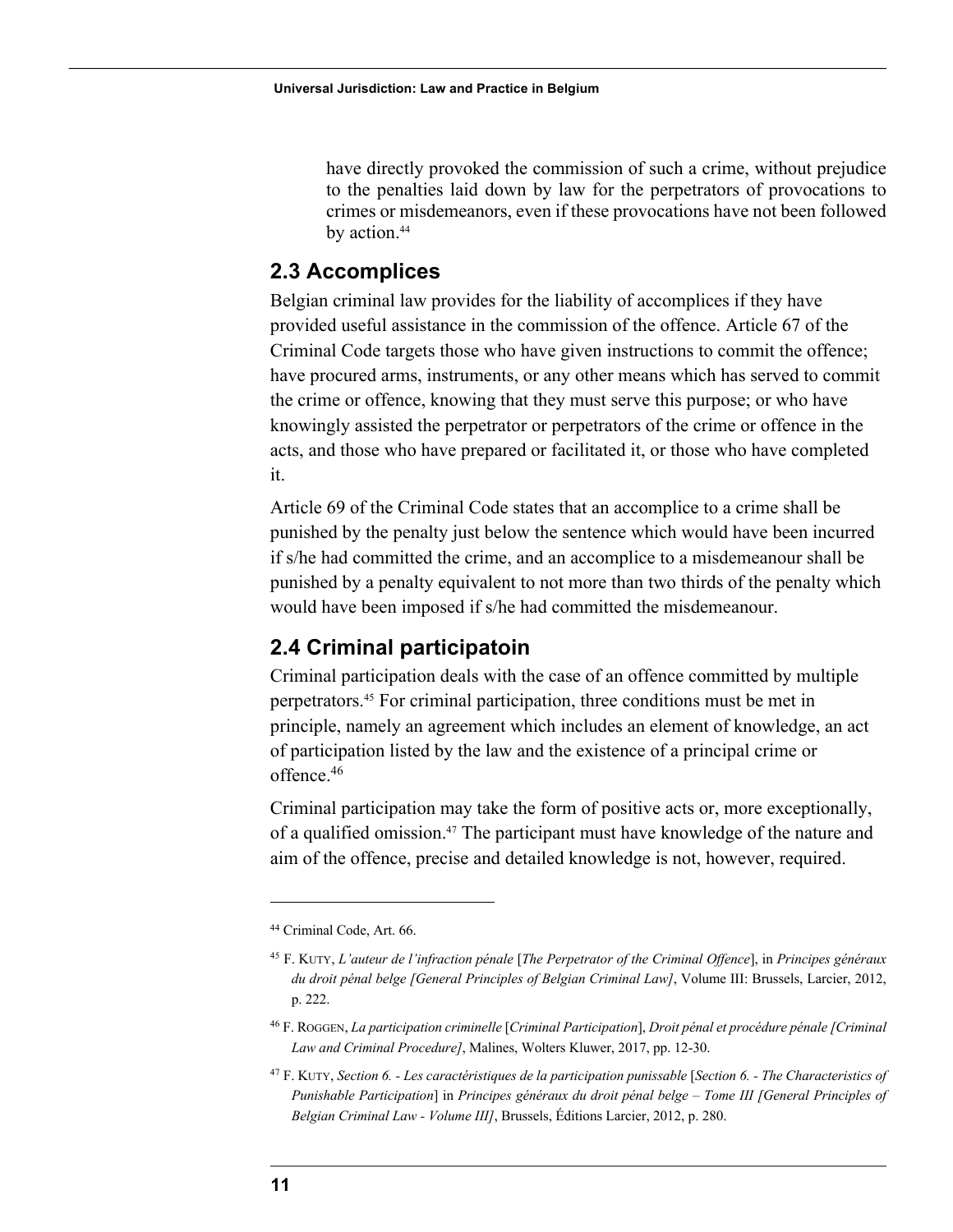# **3. Temporal jurisdiction over crimes**

## **3.1 Beginning of temporal jurisdiction**

In Belgian law, Articles 12 and 14 of the Constitution respectively address the principle of legality in relation to the crime, the criminal procedure and the penalties. The This is followed by the principle of non-retroactivity of criminal law that is found in Article 2 of the Criminal Code.

However, in the Fabien Neretse case<sup>48</sup> it was ruled that the principle of nonretroactivity would not be violated by the application of crimes against humanity, war crimes and the crime of genocide, since these were crimes in international law deriving from conventions or custom; pre-existing rules which were sufficiently accessible and foreseeable to the defendant since 1994.<sup>49</sup>

### *3.1.1 Genocide*

Belgium signed the International Convention on the Prevention and Punishment of the Crime of Genocide on 12 December 1949 and acceded to it on 5 September 1951. The law of 5 August 2003 introduced the offence of genocide in Article 136*bis* of the Criminal Code.

For acts committed in 1994, prior to the entry into force of the offence of genocide in the Criminal Code, the accused Fabien Neretse<sup>50</sup> was specifically judged on the basis of Article 2 of the International Convention on the Prevention and Punishment of the Crime of Genocide and under customary international law.

### *3.1.2 War crimes and crimes against humanity*

Belgium ratified the four Geneva Conventions of 1949 on 3 September 1952. The law of 5 August 2003 introduced Article 136*ter* and *quater* into the Criminal Code.

In the preparatory works to the law of 10 February 1999 concerning the punishment of serious violations of international humanitarian law, <sup>51</sup> the legislators had stressed that the law "will in any case be applicable to violations of

<sup>48</sup> French Speaking Court of First Instance Brussels (constitutional chamber), 20 October 2017, *J.L.M.B*., 2018, No. 6, p. 259.

<sup>49</sup> French Speaking Court of First Instance Brussels (constitutional chamber), 20 October 2017, *J.L.M.B*., 2018, No. 6, p. 259.

<sup>50</sup> Supreme Court 27 May 2020, No. P20 0146 F, *unpublished*.

<sup>51</sup> Law concerning the punishment of serious violations of international humanitarian law, 10 February 1999 (1999-02-10/40).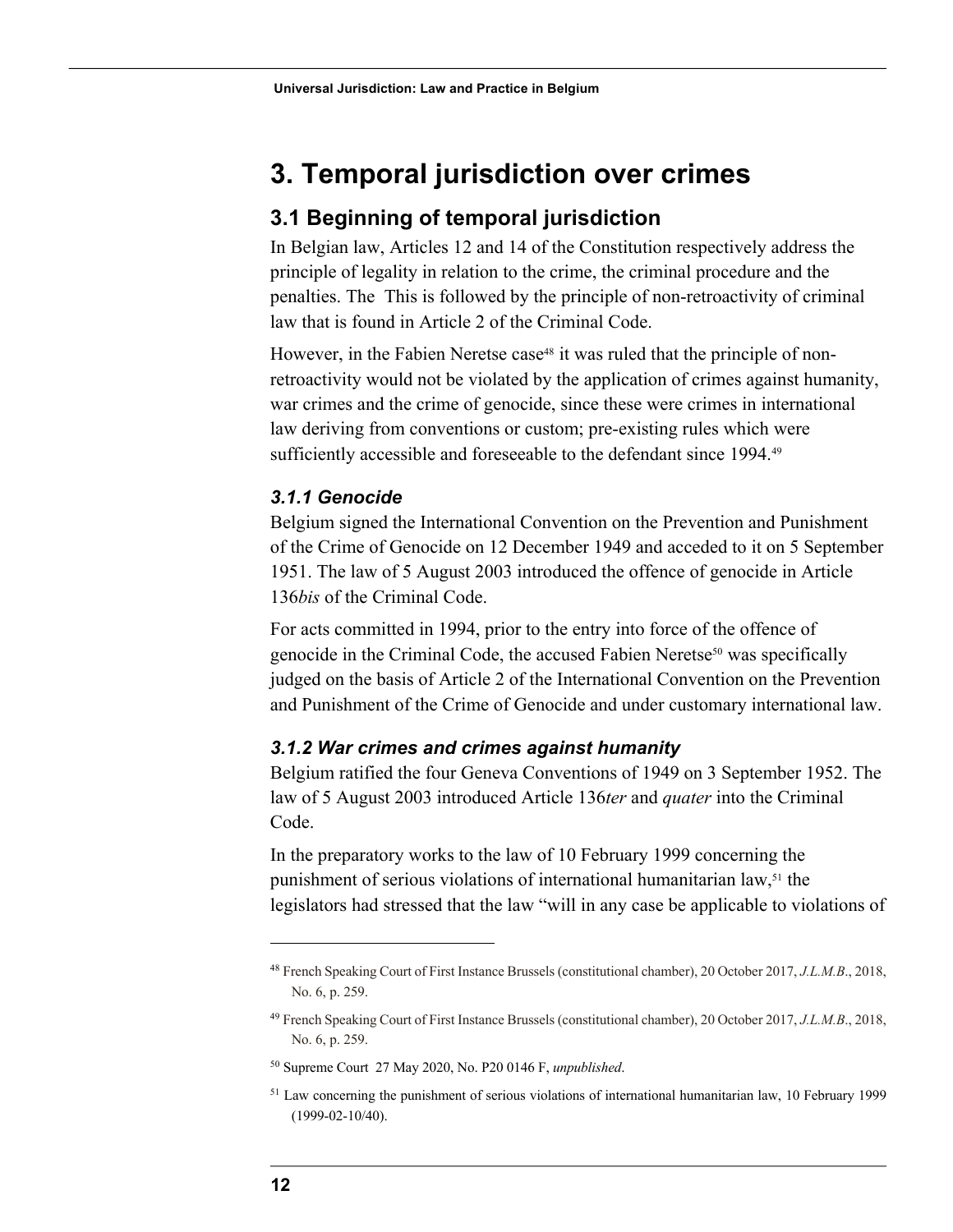international humanitarian law committed before its entry into force (...) the criminalisation of these violations is based on the general principles of criminal law recognised by all civilised nations (by ratifying) the international conventions (...) Genocide and crimes against humanity by definition constitute offences of common law and can, henceforth, always be prosecuted on that basis". 52 [unofficial translation]

According to these preparatory works, Belgian courts and tribunals can thus try actions constituting crimes of genocide or crimes against humanity committed prior to the entry into force of the national laws. The principle of non-retroactivity cannot "jeopardize the judgment and the punishment of a person guilty of an action or an omission which, at the moment when it was committed, was criminal according to the general principles of law recognised by civilized nations" [unofficial translation], which include war crimes, genocide and crimes against humanity. <sup>53</sup> [unofficial translation]

In the Pinochet case,<sup>54</sup> the investigating judge considered that "insofar as the offences included in the Law of 16 June 1993 were already punishable under domestic law before the entry into force of the Law, in particular on the basis of the provisions of ordinary criminal law such as those criminalising assassination, murder, assault and battery, kidnapping with torture, hostage taking, etc., the principle of legality of offences, as provided for in Article 2 of the Criminal Code, does not appear to preclude the prosecution of such offences as crimes under international law, with the understanding that the applicable penalties would be those in force at the time of the commission of the offences under ordinary criminal law, subject to the possibly more favorable new penalties (principles of legality of penalties and retroactivity of the more lenient criminal law)".<sup>55</sup> [unofficial translation]

## **3.2 Statute of limitations**

In accordance with Article 21*bis* of the Preliminary Title of the Code of Criminal Procedure, the offences of genocide, war crimes and crimes against humanity are

<sup>52</sup> Parliamentary document*,* chamber of representatives, session 1998-1999, 1863/2 p. 3.

<sup>53</sup> Criminal Court of Brussels (pre-trial chamber) 20 October 2017, *J.L.M.B.*, 2018 pp. 262-263.

<sup>54</sup> Aguilar Diaz et al. v Pinochet, order of 6 November 1998, Tribunal of First Instance of Brussels.

<sup>55</sup> Aguilar Diaz et al. v Pinochet, order of 6 November 1998, Tribunal of First Instance of Brussels, p. 6 (Unofficial translation).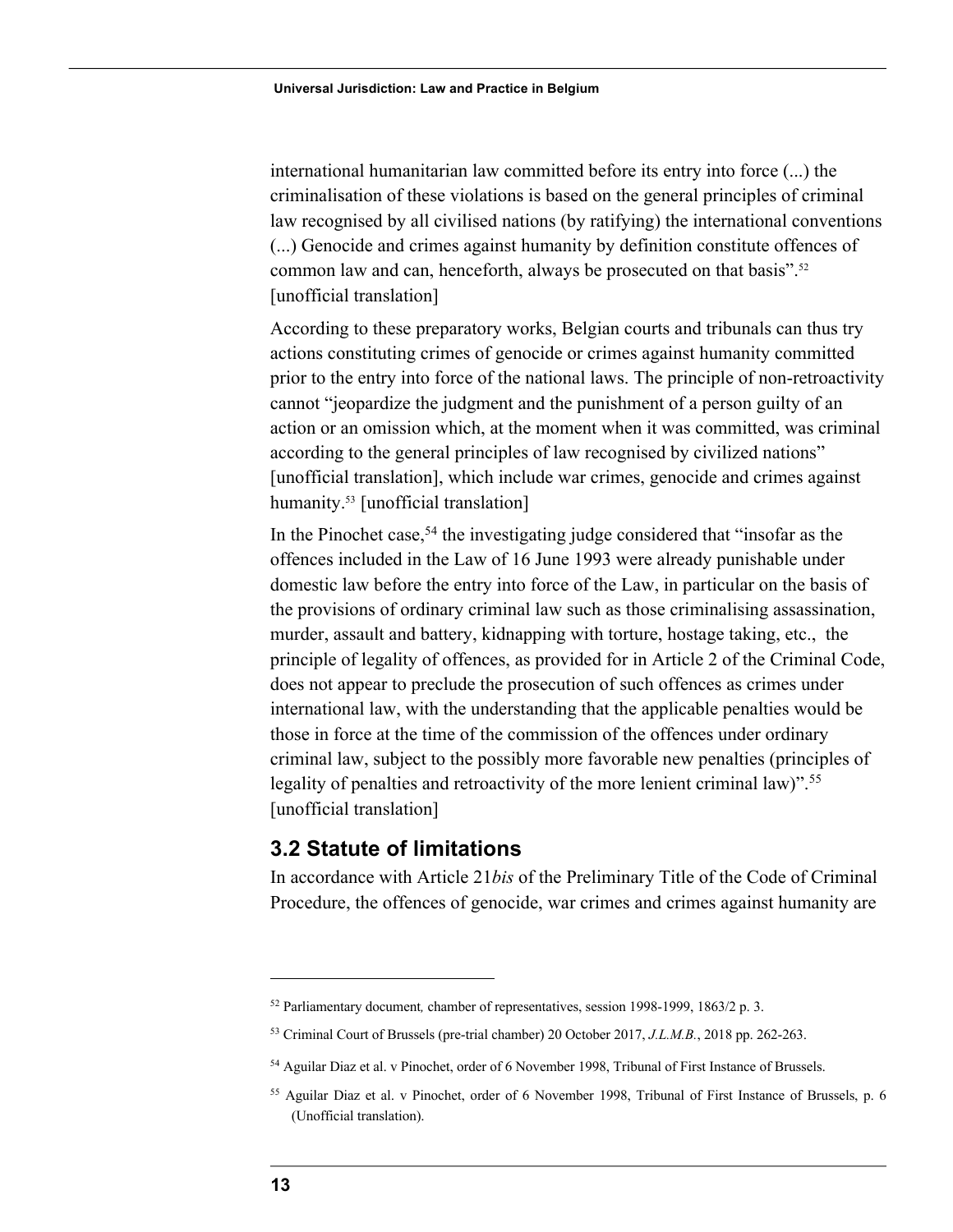not subject to any statute of limitations. This includes torture as a war crime or crime against humanity and enforced disappearance as a crime against humanity.

Torture that does not amount to a war crime or crime against humanity is subject to a limitation period of 20 years. 56

<sup>56</sup> Code of Criminal Procedure, Preliminary Title, Arts. 21 and 21*bis*.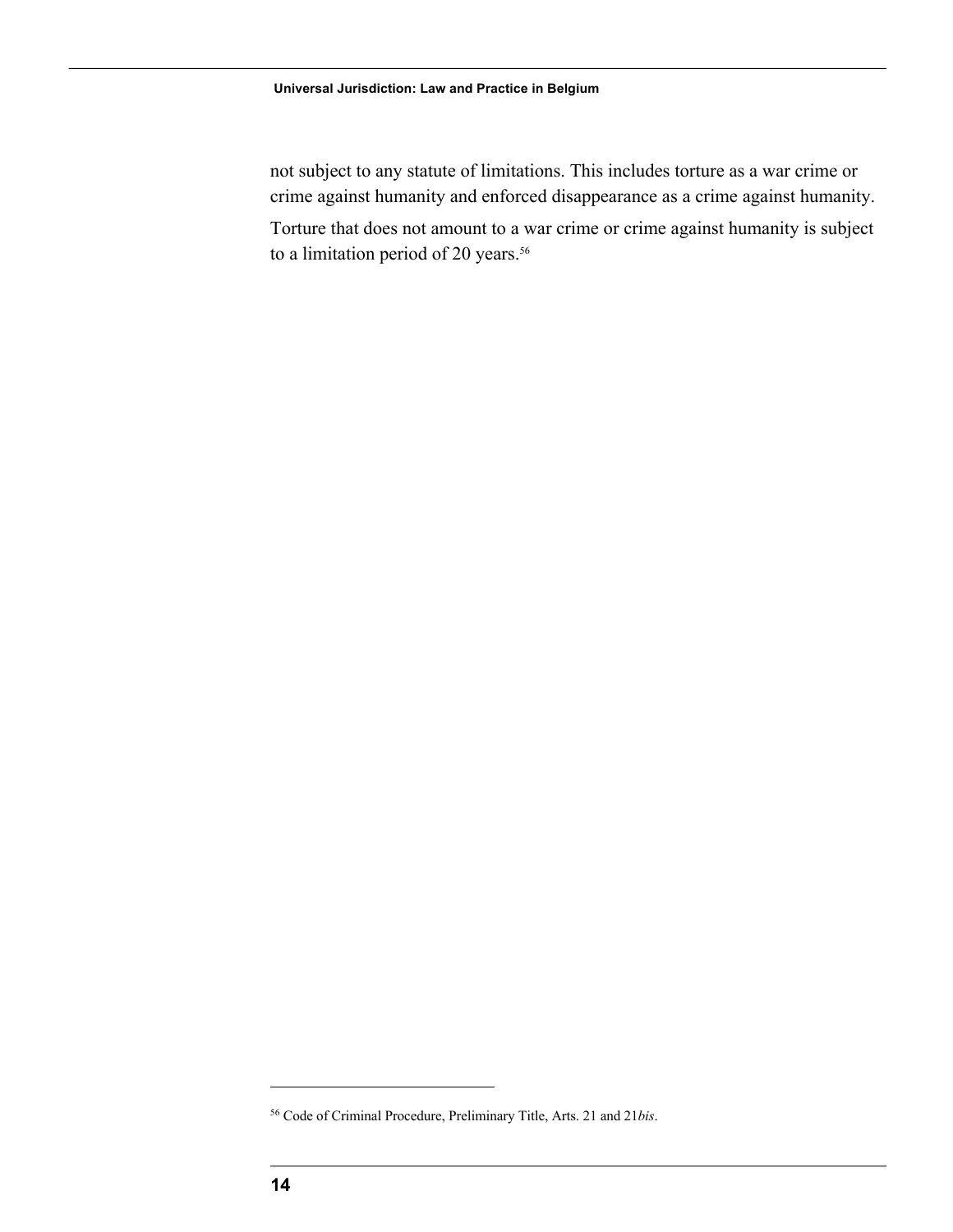# **4. Universal jurisdiction requirements**

## **4.1 Presence/residence of the suspect**

Since the legislative reform of 2003, a connection with Belgium must exist in order for the Belgian authorities to be able to open an investigation against suspects of serious crimes of international law committed abroad, irrespective of the basis of the prosecutions. 57

Belgian courts have jurisdiction to prosecute any person who could be guilty of a serious violation of international humanitarian law (genocide, crimes against humanity and war crimes):<sup>58</sup>

- if the person is Belgian (active personality) or has their residence within Belgian territory,<sup>59</sup> even if they are not to be found in Belgium;<sup>60</sup> or
- if the person is a foreigner, but the offence is committed against a person who, **at the time of the commission (and not at the time of initiating the prosecution)**, is a Belgian citizen (passive personality) or a refugee recognized in Belgium and having their habitual residence there or a person who, for at least three years, has been actually, habitually and lawfully staying in Belgium.<sup>61</sup>

According to Article 12*bis* of the Preliminary Title of the Code of Criminal Procedure Belgian courts also have jurisdiction to prosecute any person, irrespective of their nationality or the nationality/presence of the victim, and their place of residence where a rule of international law based on a convention or customary law binding Belgium requires it to prosecute the perpetrator of certain offences, even if they are not to be found in Belgium.62 Consequently, in the absence of a connecting link with Belgium, Belgian courts will only have jurisdiction if a conventional or customary rule of international law requires Belgium to prosecute the offences concerned. Article 12*bis* of the Preliminary

<sup>57</sup> Interview with a federal magistrate, federal prosecution service, 9 September 2021.

<sup>58</sup> LAW OF 5 AUGUST 2003 CONCERNING THE PUNISHMENT OF SERIOUS VIOLATIONS OF INTERNATIONAL HUMANITARIAN LAW.

<sup>59</sup> Code of Criminal Procedure, Preliminary Title, Art. 6(1)*bis*.

<sup>60</sup> Code of Criminal Procedure, Preliminary Title, Art. 12.

<sup>61</sup> Code of Criminal Procedure, Preliminary Title, Art. 10.

<sup>62</sup> Code of Criminal Procedure, Preliminary Title, Art. 12.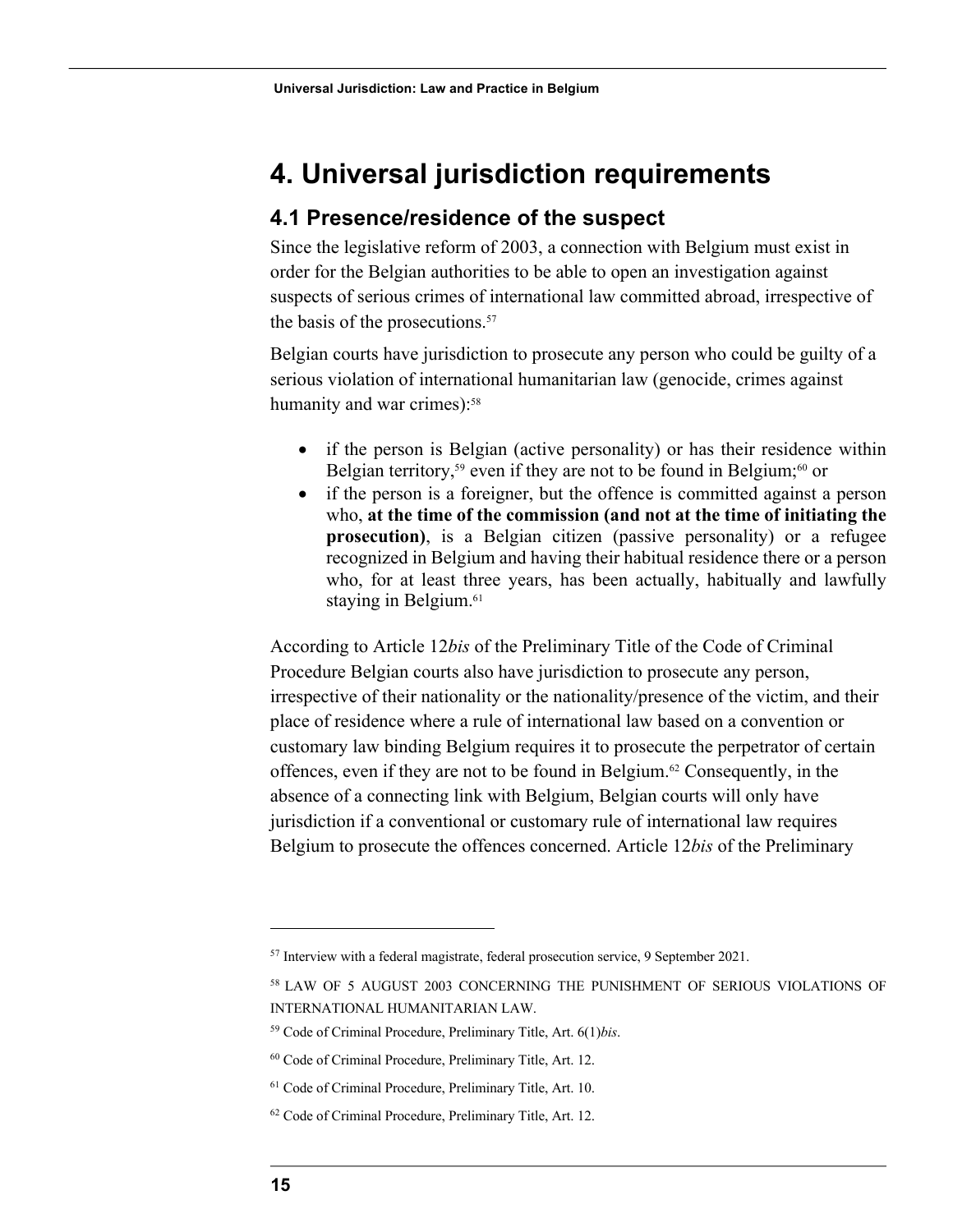Title of the Code of Criminal Procedure has not yet been invoked before the Belgian authorities. 63

The requirement of presence depends upon the international convention in question. In practice, the presence of the suspect will be required for the crimes of torture and enforced disappearance, in accordance with international treaty law. This will also be the case for the crimes envisaged by the Geneva Conventions of 1949. <sup>64</sup> The criminal division of the court interprets this criterion strictly. 65

According to the Supreme Court, for the accused to be considered a resident in Belgium, it is necessary and sufficient that after the commission of the offence of which they are suspected, the accused has come to Belgium and has been found there, even if they have left the territory prior to the first step of the criminal procedure.<sup>66</sup> The investigation can then be conducted even if the suspect has left Belgian territory.

Trials may be conducted without the presence of the accused, <sup>67</sup> as in the case of Ephrem Nkezabera, a Rwandan convicted and given a prison sentence of 30 years for participating in the genocide committed in Rwanda in 1994. Nkezabera lodged an appeal against the judgment but died before being re-tried.<sup>68</sup>

Since the presence is a question of admissibility of the prosecution, this factor must be met at the time t the prosecution is initiated, the subsequent presence of the accused on Belgian soil does not "retrospectively permit" the initiation of the prosecution. 69

<sup>&</sup>lt;sup>63</sup> Interview with an advocate general at the Supreme Court, 30 August 2021.

<sup>&</sup>lt;sup>64</sup> Interview with a federal magistrate, federal prosecution service, 9 September 2021.

<sup>65</sup> Interview with a Belgian lawyer, 12 August 2021.

<sup>66</sup> Supreme Court 30 May 2007, P.07.0216.F. See also Brussels (indictments), 9 November 2000, *Rev. dr. pén. Crim. [Review of Criminal Law]*, 2001, p. 761; C. HENNAU and J. VERHAEGEN, *Droit pénal général [General Criminal Law]*, 3rd ed., Brussels, Bruylant, 2003, p. 79; M. FRANCHIMONT, A. JACOBS and A. MASSET, *Manuel de procédure pénale [Manual of Criminal Procedure]*, 4<sup>th</sup> ed., Brussels, Larcier, 2012, p. 1447.

<sup>67</sup> Code of Criminal Investigation, Art. 286.

<sup>68</sup> Justiceinfo, *– Rwanda/Belgique- Decede, l'ancien banquier du genocide ne sera pas rejugé* [*Rwanda/Belgium- Deceased, the former banker of the genocide will not be re-tried*], 24 June 2010, available at https://www.justiceinfo.net/fr/12243-240610-rwandabelgique-decede-lancien-banquier-dugenocide-ne-sera-pas-rejuge9051.html (last accessed August 2021).

<sup>69</sup> Supreme Court 30 May 2007, RG P.07.0216.F, *Pas.*, 2007, No. 282, submission of the advocate general D. Vandermeersch.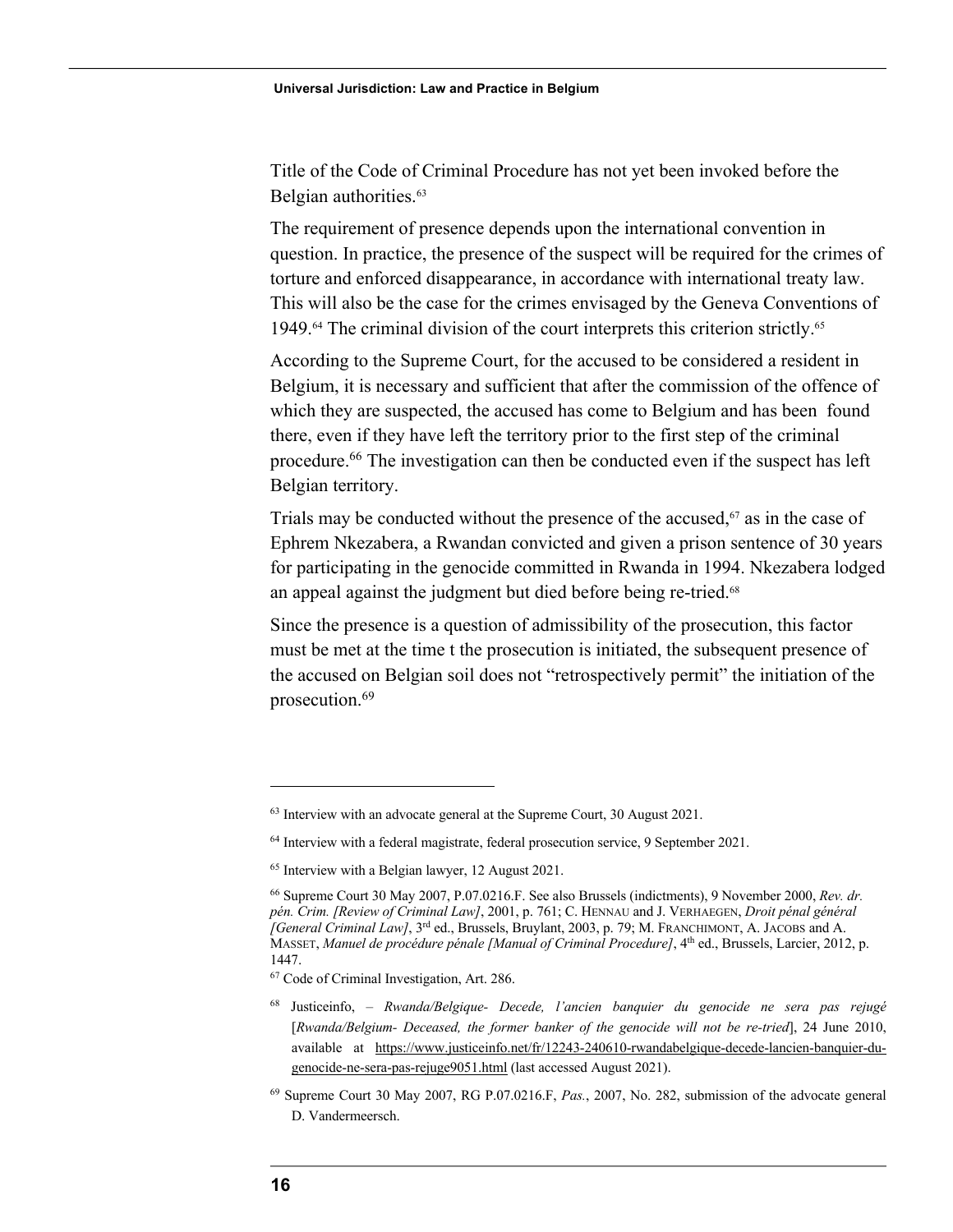## **4.2 Double criminality**

The Belgian authorities have jurisdiction to prosecute serious violations of humanitarian law, even if the crimes were not punishable in the country of commission at the time when they were committed.<sup>70</sup>

## **4.3 Prosecutorial discretion**

Articles 10(1)*bis* and 12*bis* section 2 of the Preliminary Title of the Code of Criminal Procedure expressly envisage that prosecutions may only be brought at the request of the federal prosecutor.

The federal prosecutor may invoke the principle of good administration of justice to refer the complaint to another competent court (based on territorial, personal or international jurisdiction). <sup>71</sup> The criminal division of the court exercises judicial control in relation to the power of the prosecutor, according to Article 12*bis*(4) of the Preliminary Title of the Code of Criminal Procedure.

The prosecution of serious violations of international law under Article 6 of the Preliminary Title of the Code of Criminal Procedure, which requires that the alleged perpetrator has their residence in Belgium, is also possible by filing of a civil party complaint directly to the the investigating judge. 72

## **4.4 Political approval**

According to Article 151 of the Constitution, in matters of individual investigations and prosecution policy, the public prosecutor's office is independent, without prejudice to the right of the competent minister to order prosecutions and to issue binding criminal policy directives. This right (*droit d'injonction positive*) authorizes the competent minister to order prosecutions.

As the minister's power is a procedural act, $7<sup>3</sup>$  the document in which the initiation of proceedings is ordered must be attached to the proceedings in order to ensure transparency for the judge and the parties to the proceedings. This right in no way authorizes the minister to interfere in the investigation or to take control of it. The minister's power is limited solely to giving the order and not to the manner in

<sup>70</sup> Interview with a federal magistrate, federal prosecution service, 9 September 2021.

<sup>71</sup> Code of Criminal Procedure, Preliminary Title, Art. 12*bis*, 4.

 $72 \text{ Code of Criminal Procedure},$  Preliminary Title, Art. 6; interview with a former investigating judge, 6 August 2021.

<sup>73</sup> D. VANDERMEERSCH ET AL., *Droit de la procédure pénale [Law of Criminal Procedure]* (ed. 2017), Bruges, die Keure / la Charte, 2017, p. 657.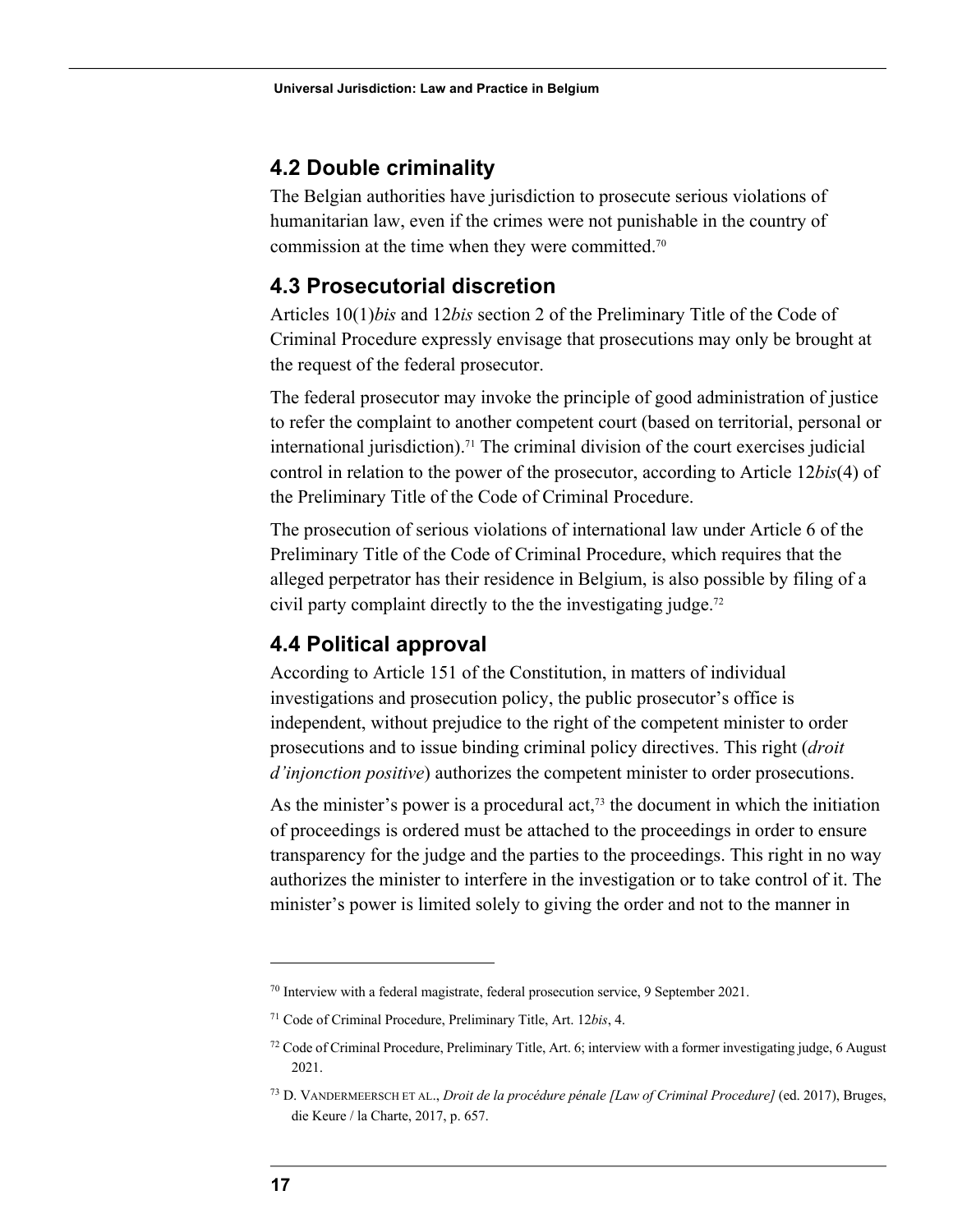which it is executed. No legal provision allows the order of the minister to be reviewed or even be objected to.

An order by the minister to the public prosecutor not to prosecute the perpetration of a particular acts is rigorously forbidden. 74

## **4.5 Subsidiarity**

For the crimes falling within the competence of Article 12*bis* of the Preliminary Title of the Criminal Code, respecting the principle of subsidiarity is not required, since the Belgian courts do not need to make sure that another court, national or international, has jurisdiction to judge the case before assuming jurisdiction.

Insofar as it pertains to serious violations of international humanitarian law, Articles 8 and 47 to 49 of the Law of 29 March 2004 concerning cooperation with the International Criminal Court and the international criminal courts<sup>75</sup> provides a possibility for Belgian courts to relinquish jurisdiction. Article 8 provides that the Minister of Justice may as a matter of discretion bring serious violations of international humanitarian law, as defined in the Belgian Criminal Code to the knowledge of the International Criminal Court. The Supreme Court, at the request of the Prosecutor-General, then declares that the Belgian court seized of the same facts is no longer competent.

If the Prosecutor of the International Criminal Court decides not to issue an indictment, or if the International Criminal Court does not confirm the indictment, declares itself incompetent or declares the case inadmissible, the Belgian courts will again have jurisdiction.<sup>76</sup>

This principle has not yet been applied before the Belgian courts.<sup>77</sup>

<sup>74</sup> I. DE LA SERNA, *Quel ministère public pour le futur?* [*Which public prosecutor for the future?*], *J.T.,* 2019/39, No. 6709, pp. 761-766.

<sup>75</sup> Law of 29 March 2004 concerning cooperation with the International Criminal Court and the international criminal courts, 1 April 2004 (2016-11-30/05).

<sup>76</sup> Law of 29 March 2004 concerning cooperation with the International Criminal Court and international criminal courts, 1 April 2004 (2016-11-30/05), Art. 8.

<sup>77</sup> Interview with an advocate general of the Supreme Court, 30 August 2021.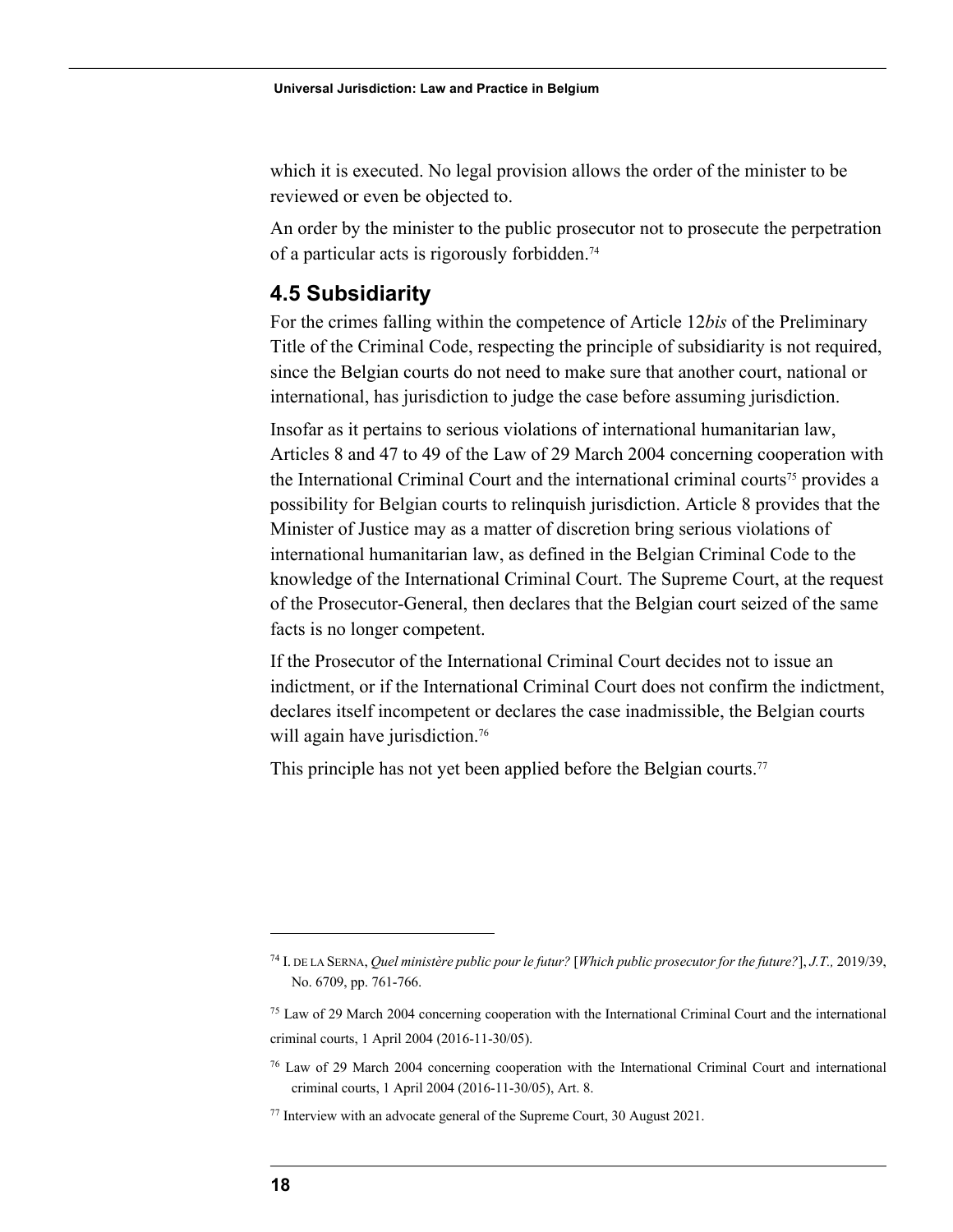# **5. Key steps in criminal proceedings**

## **5.1 Investigation stage**

### *5.1.1 Competent authorities*

The federal prosecution service is the competent prosecution authority. As of September 2021, four magistrates are in charge of cases of serious violations of international humanitarian law. 78

There are no specialized units as such in Belgium. Investigations concerning serious violations of international humanitarian law are conducted by Section 7 of the federal judicial police of Brussels. The team of investigators is theoretically constituted by a French-speaking and Dutch-speaking investigator. 79

## *5.1.2 Opening of the investigation*

Article 1 of the Preliminary Title of the Code of Criminal Procedure and Article 138 of the Judicial Code entrust the exercise of the prosecutorial powers to the public prosecutor. An investigation may be opened in the following conditions:<sup>80</sup>

- after receipt of an international arrest warrant (see section E.I.e);
- where the exclusionary clause Article 1F of the Geneva Convention of 1951 relating to the status of refugees has been invoked by the immigration services (where there exist reasons to believe that the asylum seeker would have committed an international crime);
- after the lodging of a complaint with the federal prosecution service; or
- an investigation may be opened by the prosecutors at their own initiative (*proprio motu)*.

## **THE COMPLAINT**

Article 5*bis* of the Preliminary Title of the Code of Criminal Procedure provides that the complaint must be lodged in person or by a lawyer, and must indicate the contact details of the victim, the facts at the basis of the complaint as well as the harm resulting from it and finally the personal interest resulting from it.

<sup>78</sup> Interview with a federal magistrate, federal prosecution service, 9 September 2021.

<sup>79</sup> Interview with a federal magistrate, federal prosecution service, 9 September 2021.

<sup>80</sup> Interview with a federal magistrate, federal prosecution service, 9 September 2021.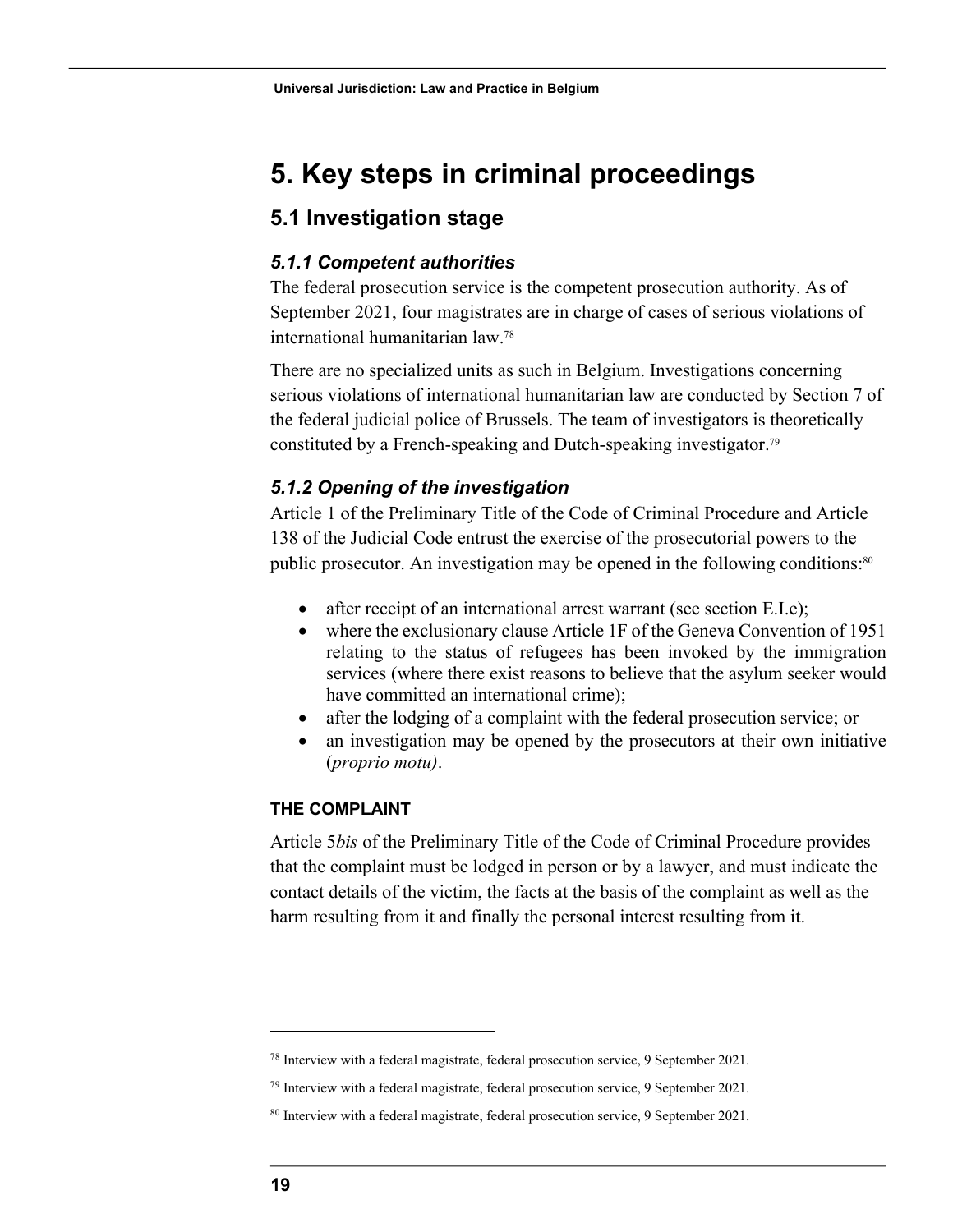This provision is applicable to a complaint before the federal prosecution service and it is advised to attach the declaration form of the injured person to the complaint in order to be kept informed of the subsequent procedure. 81

The complaint as such does not need to take a particular form. If the victim lives abroad, they must agree to be served notice in Belgium, at the office of their counsel in Belgium for example. 82

Complaints concerning serious violation of international humanitarian law must be lodged with the federal prosecutor. <sup>83</sup> Articles 10(1)*bis* and 12*bis* of the Preliminary Title of the Code of Criminal Procedure in fact envisage that prosecutions can only be initiated at the request of the federal prosecutor who assesses all complaints.<sup>84</sup> In the event that the alleged perpetrator of the facts has Belgian nationality, or has their principal residence in Belgian territory, a complaint with the investigating judge can be lodged together with a civil party claim.85

#### **THE DECISION OF THE PROSECUTOR**

The federal prosecutor then requests the investigating judge to investigate the complaint, unless

- (1) the complaint is manifestly unfounded;
- (2) the facts arising in the complaint do not correspond to a qualification of offences covered by book II, title I*bis*, of the Criminal Code (i.e. serious violation of international humanitarian law) or to any other international offence that is criminalized by a treaty binding on Belgium;
- (3) an admissible prosecution cannot result from this complaint; or
- (4) from the specific circumstances of the case, it emerges that, in the interest of the proper administration of justice and respecting Belgium's international obligations, the case should be brought before another court. 86

<sup>81</sup> Interview with a Belgian lawyer, 22 July 2021.

<sup>82</sup> Criminal Code of Investigation, Art. 68.

<sup>83</sup> Interview with a federal magistrate, federal prosecution service, 9 September 2021.

<sup>84</sup> Code of Criminal Procedure, Preliminary Title, Art. 12*bis*.

<sup>85</sup> Code of Criminal Procedure, Preliminary Title, Art. 6.

<sup>86</sup> Code of Criminal Procedure, Preliminary Title, Art. 12*bis* indent 2.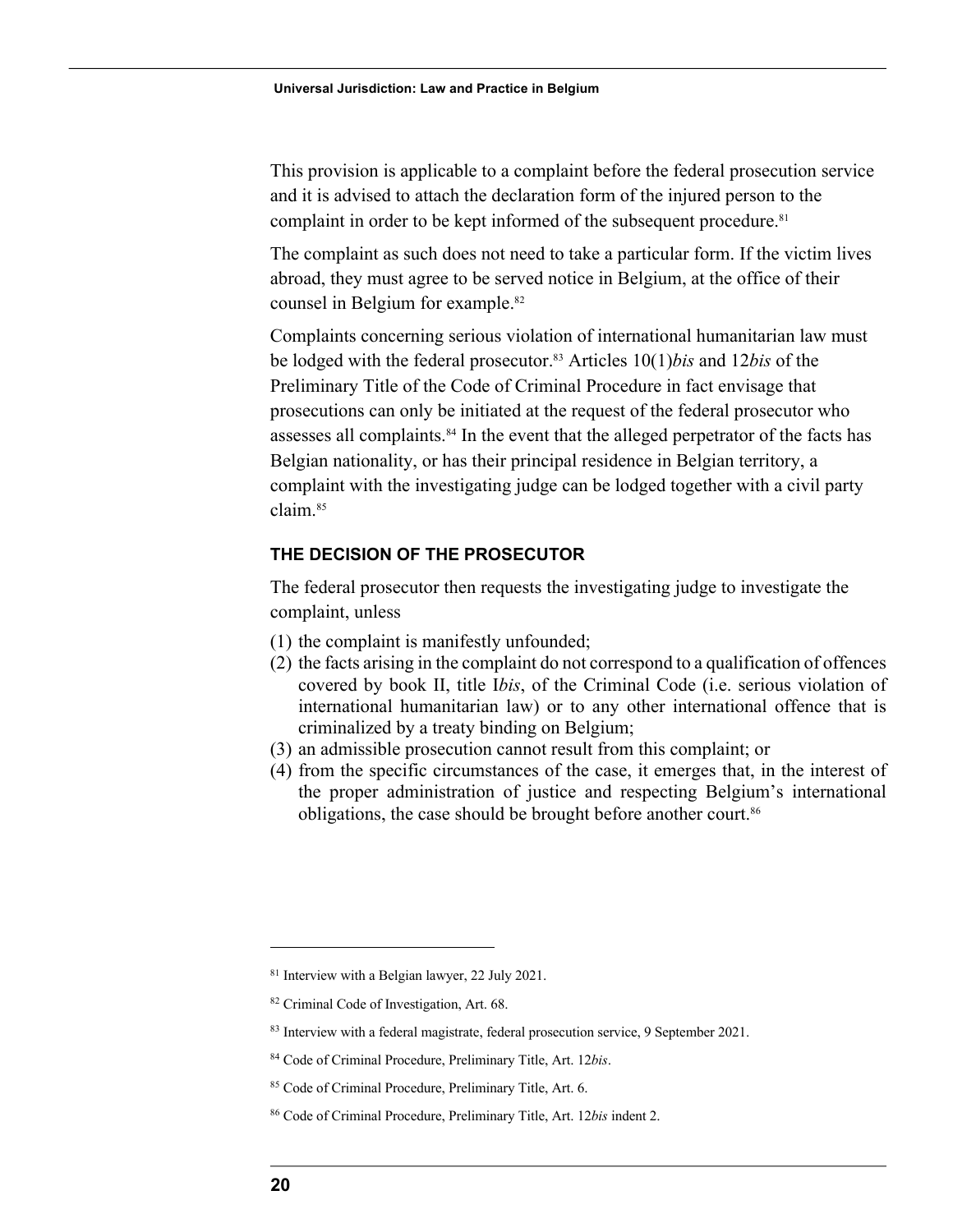If these four criteria can be ruled out, the prosecutor shall *ex officio* refer the case to the investigating judge. <sup>87</sup> The investigating judge must investigate both inculpatory and exculpatory facts.88 They investigate the case *in rem*, i.e., limited to the facts that are referred to them. The investigating judge may request an extension of the initial referral from the public prosecutor if evidence of offences that are not set out in the initial referral is discovered. <sup>89</sup> The public prosecutor may make further submissions. The accused and any civil parties may ask the investigating judge to undertake additional acts of investigation.<sup>90</sup>

On the other hand, if he considers that points 1, 2 or 3 above are applicable, the federal prosecutor may refer the case to the criminal division of the court of appeal of Brussels seeking a declaration depending on the case, that there are no grounds to prosecute or that the prosecution is not admissible. <sup>91</sup> Only the federal prosecutor shall be heard.

The federal prosecutor may lodge an appeal against decisions from the criminal chamber permitting the opening of the investigation and the appointment of an investigating judge. This appeal shall be lodged within fifteen days of the delivery of the judgment. <sup>92</sup> When the criminal chamber finds, against the advice of the public prosecutor, that the complaint is admissible and may be prosecuted, it designates the competent investigating judge and indicates the facts to be investigated. It is then processed in accordance with the general rules.<sup>93</sup>

If the federal prosecutor considers that it is clear from the concrete circumstances of the case, in the interests of the proper administration of justice and in compliance with Belgium's international obligations, that the case should be brought before another court, <sup>94</sup> he or she may close the case without having to make an application to the criminal chamber. This decision to discontinue proceedings is not subject to any appeal.<sup>95</sup>

<sup>&</sup>lt;sup>87</sup> Interview with a federal magistrate, federal prosecution service, 9 September 2021.

<sup>88</sup> Code of Criminal Investigation, Art. 56.

<sup>89</sup> Code of Criminal Investigation, Art. 56, para. 1 and Art. 29.

<sup>90</sup> Code of Criminal Investigation, Art. 127, para. 3.

<sup>91</sup> Code of Criminal Procedure, Preliminary Title, Art. 12*bis* section 3.

<sup>92</sup> Code of Criminal Procedure, Preliminary Title, Art. 12*bis* section 6.

<sup>93</sup> Code of Criminal Procedure, Preliminary Title, Art. 12*bis* section 5.

<sup>94</sup> Code of Criminal Procedure, Preliminary Title, Article 12*bis* section 3 and 4.

<sup>95</sup> Code of Criminal Procedure, Preliminary Title, Article 12*bis* section 8.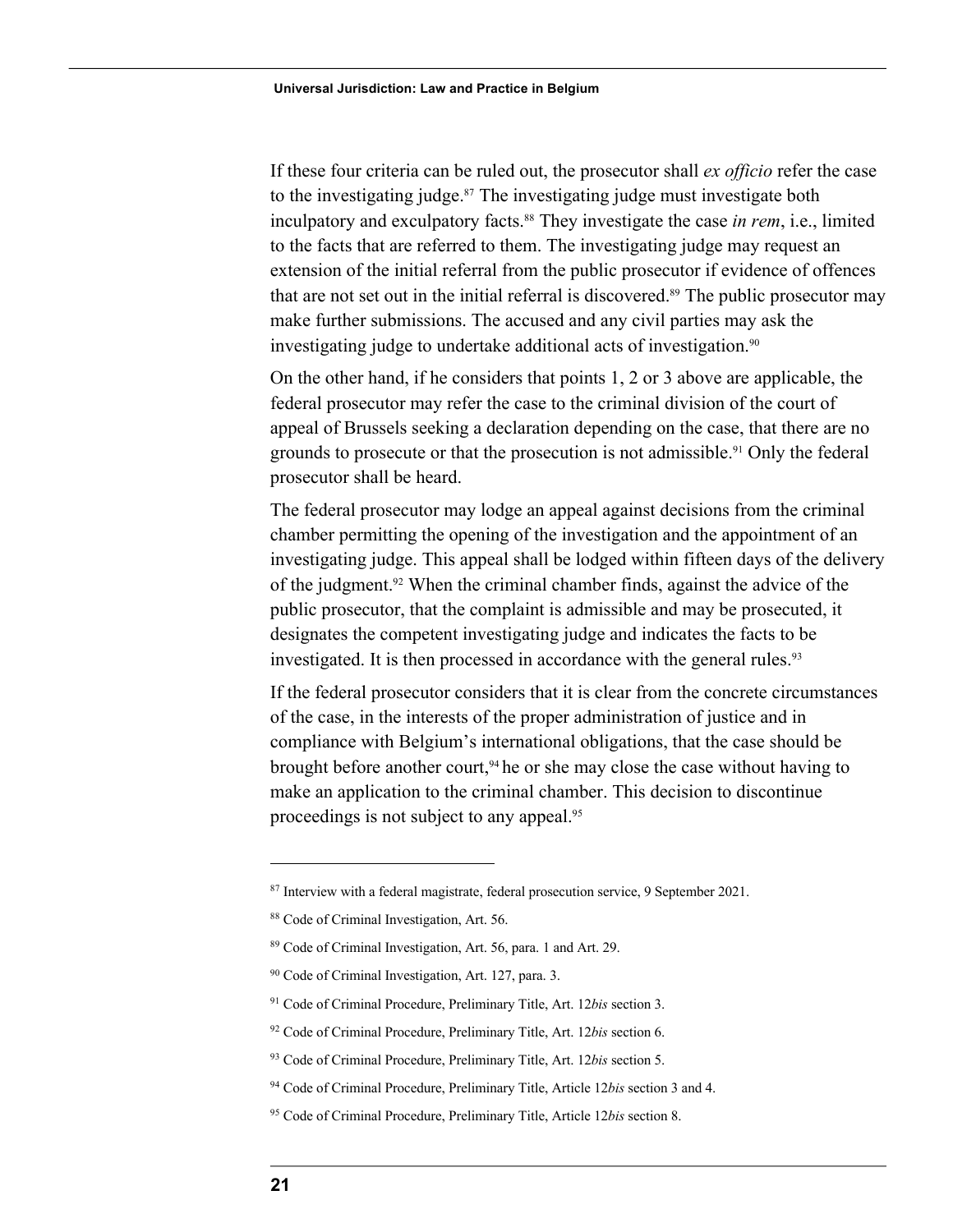Where the facts have been committed after 30 June 2002 and fall within the substantive jurisdiction of the International Criminal Court, the Minister of Justice informs the International Criminal Court of the facts. 96

No structural investigation can be opened in Belgium because of of the obligation to investigate *in rem*. <sup>97</sup> Structural investigations are understood as a situation where the suspects have not initially been identified. Such investigations have been opened in France and Germany concerning Syria, after the release of a report documenting abuses committed in detention by the regime.<sup>98</sup>

#### **TIME LIMITS FOR PROSECUTIONS**

Since genocide, crimes against humanity and war crimes are not subject to any statute of limitations, they can generally be prosecuted at any time. However, the principle of fair trial under Article 6 of the European Convention on Human Rights may limit the duration of an ongoing investigation. Therefore, subject to the complexity of the case in question, any investigation must be completed within a reasonable time.

The Code of Criminal Investigation has established a twofold test to avoid exceeding the reasonable time limit of investigations:

- If the investigation is not completed after one year, the suspect or civil party may appeal to the criminal division by filing a petition with the registry of the court of appeal.<sup>99</sup>
- The crown prosecutor sends a report to the Prosecutor-General containing all cases where the pre-trial chamber has not ruled within a year from the first indictment.<sup>100</sup>

<sup>96</sup> Code of Criminal Procedure, Preliminary Title, Article 12*bis* section 7.

 $97$  Interview with a federal magistrate, federal prosecution service, 9 September 2021.

<sup>98</sup> See OSJI and TRIAL International Briefing Papers, Universal Jurisdiction Law and Practice in France and in Germany, available at https://www.justiceinitiative.org/uploads/b264bc4f-053f-4e52-9bb8 fccc0a52816a/universal-jurisdiction-law-and-practice-france.pdf and https://www.justiceinitiative.org/uploads/0b3c66af-68e0-4fd3-a8e0-d938a6e2b43b/universal-jurisdictionlaw-and-practice-germany.pdf (last accessed October 2021).

<sup>99</sup> Code of Criminal Investigation, Art. 136 section 2.

<sup>100</sup> Code of Criminal Investigation, Art. 136*bis* section 1.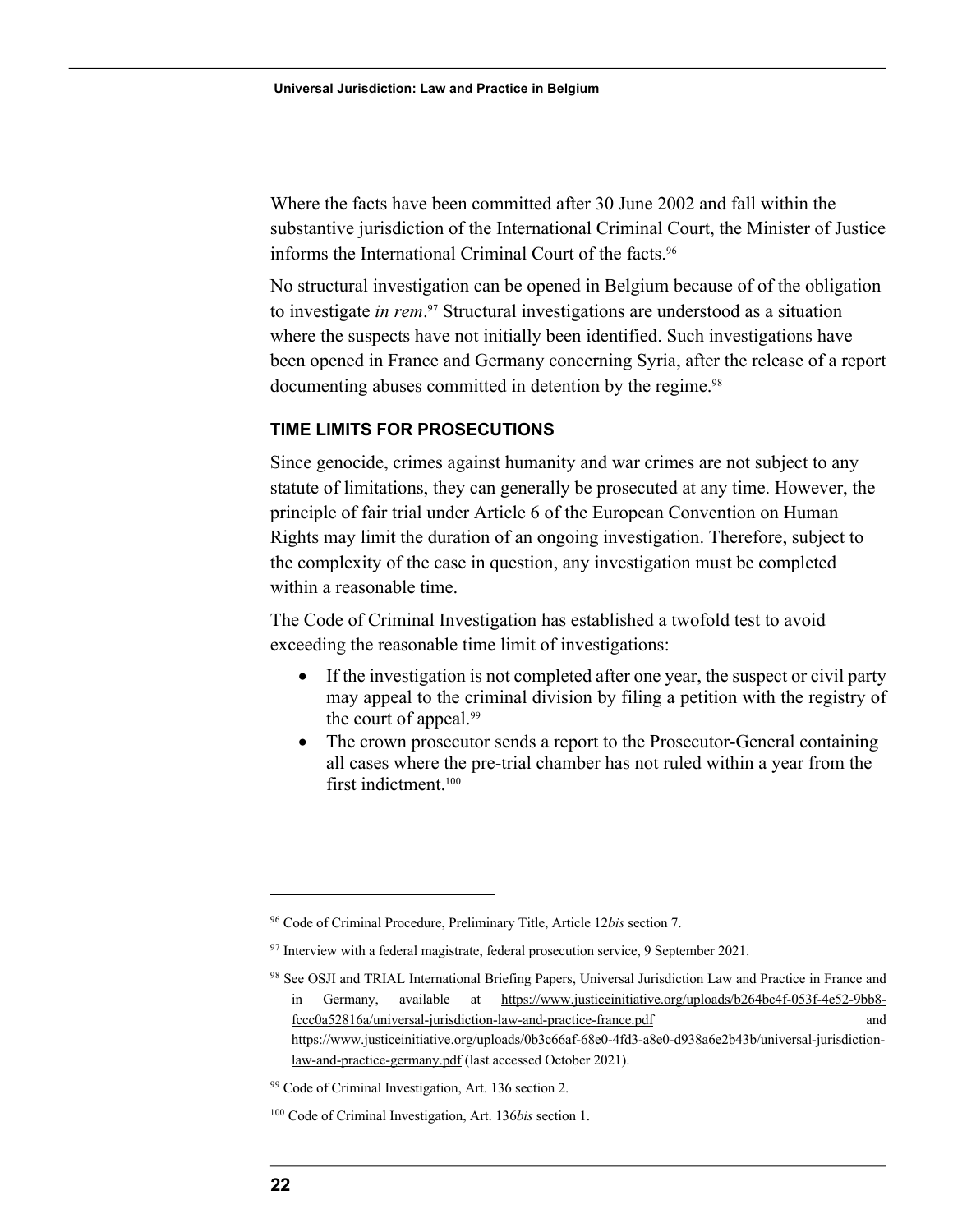#### **COMPLETION OF INVESTIGATIONS**

#### **POSSIBLE OUTCOMES**

Where the investigating judge considers that his or her investigation is at an end, he or she communicates the file to the crown prosecutor. If the crown prosecutor does not require the completion of other acts, he or she makes submissions in order for the procedure to be settled by the pre-trial chamber. <sup>101</sup> The pre-trial chamber sets a date for a hearing, which is communicated to the suspect, to the civil party (for more information, see Chapter E, I, 6 and E II 3 on the right of the victims), and to the injured person and their counsel. The file is made available to them at the registry. 102

The pre-trial chamber decides the fate of the criminal case file, it is thus not bound to follow the submissions of the public prosecutor. It rules after having heard the report of the investigating judge, the summing up of the crown prosecutor, and where applicable, the pleadings of the civil party and the suspect.<sup>103</sup>

The pre-trial chamber may stay the proceedings if it considers that the investigation is incomplete. Since it cannot order investigative duties, it forwards the file to the public prosecutor, who may or may not, send the investigating judge additional requests.104

If the pre-trial chamber considers that the charges are insufficient, the act is not punishable or if the perpetrator has not been identified or is not the intended suspect, it issues an order to dismiss the case.<sup>105</sup>

Finally, if the pre-trial chamber considers that the alleged offences fall within the jurisdiction of the trial court and that the case against the accused is sufficiently well-founded, it issues committal order.<sup>106</sup> In this case, the pre-trial chamber orders the prosecutor to forward the document to the Prosecutor-Genearl or the

<sup>101</sup> Code of Criminal Investigation, Art. 127, para. 1.

<sup>102</sup> Code of Criminal Investigation, Art. 127, para. 2.

<sup>103</sup> Code of Criminal Investigation, Art. 127, para. 4.

<sup>104</sup> Code of Criminal Investigation, Art. 127, para. 3.

<sup>105</sup> Code of Criminal Investigation, Art. 128.

<sup>106</sup> Code of Criminal Investigation, Art. 133.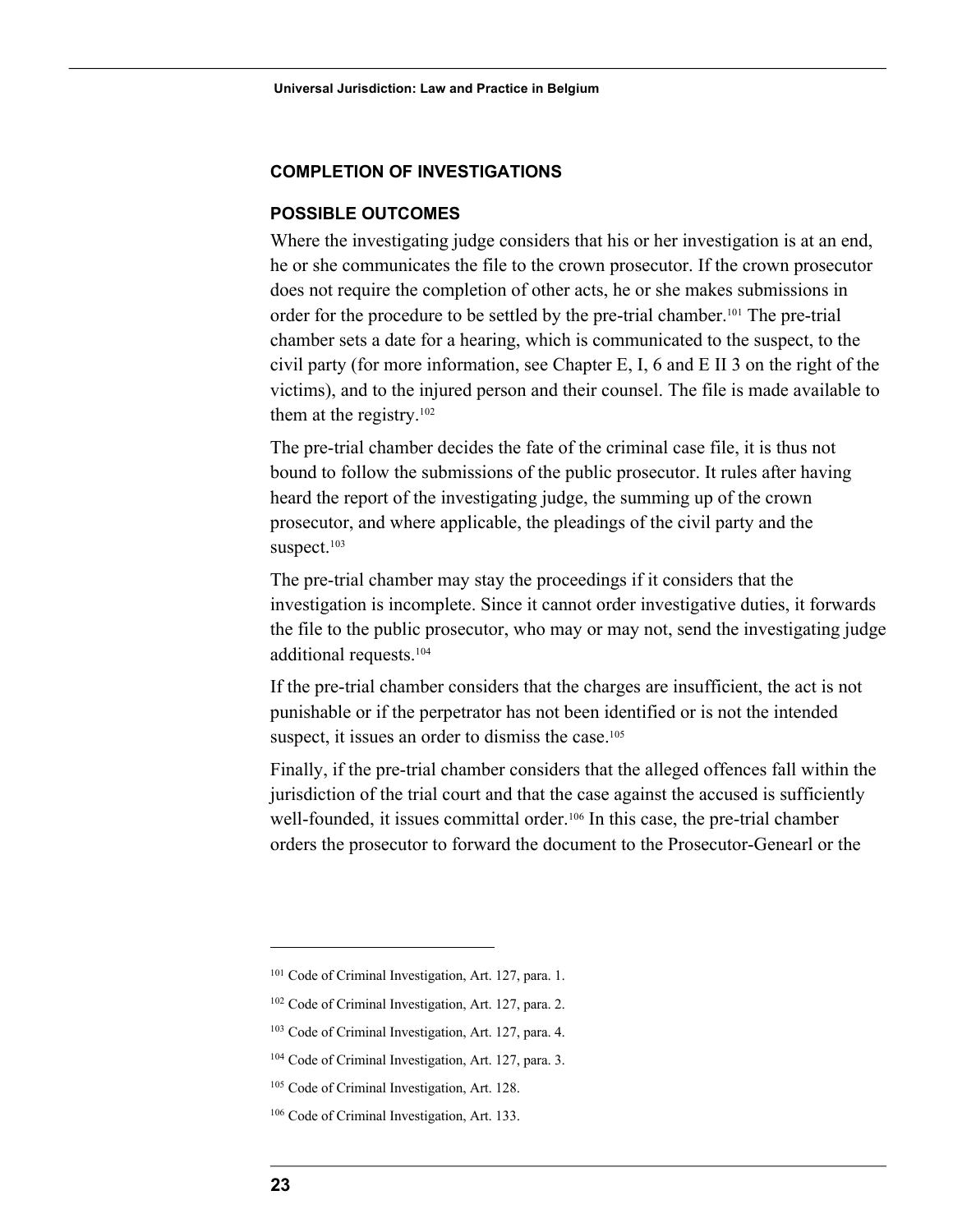federal prosecutor so that the criminal chamber can refer the case to the criminal trial court. 107

#### **POSSIBILITY OF APPEAL FOR VICTIMS**

The Law of 5 August 2003 provides that it is the federal prosecutor who initiates investigations and makes a request to the investigating judge except when encountering one of the four situations mentioned in Articles 10(1*bis*) and 12*bis* of the Preliminary Title. In accordance with the Law of 5 August 2003, this decision of the federal prosecutor is not subject to an appeal.

After a judgment of the Constitutional Court of 23 March 2005, <sup>108</sup> the Law of 22 May 2006<sup>109</sup> introduced the possibility of an appeal in the event that the federal prosecutor refuses to refer to an investigating judge, in case of the first three points of Article 10(1*bis*) and Section 3 of Article 12*bis* of the Preliminary Title of the Code of Criminal Procedure. The fourth point (referral to a different court in certain circumstances for the proper administration of justice) is not subject to appeal.

Article 135 of the Code of Criminal Investigation provides that the public prosecutor and any civil party may appeal all orders of the pre-trial chamber. For the suspect, the possibility to appeal is limited as it is only possible if an irregularity is apparent in the order or if the arguments in support of the appeal have been communicated by means of written submissions during the proceedings before the pre-trial chamber.<sup>110</sup>

The time limit for an appeal is 15 days starting from the ruling or 24 hours if one of the suspects is detained (starting from the notification of the ruling). <sup>111</sup> This time limit applies toany civil party as well as the public prosecutor. In the absence of pre-trial detention, the starting point for the time limit is the day when the ruling is pronounced. It is the same for all parties, whether they are the public

<sup>&</sup>lt;sup>107</sup> Code of Criminal Investigation, Art. 133.

<sup>108</sup> Court of Arbitration*,* judgment of 23 March 2005 (62/2005).

<sup>&</sup>lt;sup>109</sup> Law amending certain provisions of the Law of 17 April 1878 containing the Preliminary Title of the Code of Criminal Procedure, as well as provision of the Law of 5 August 2003 concerning serious violations of international humanitarian law, 8 April 2005, (2006-05-22/37).

<sup>110</sup> Code of Criminal Investigation, Art. 135, para. 2.

<sup>111</sup> Code of Criminal Investigation, Art. 135, para. 4.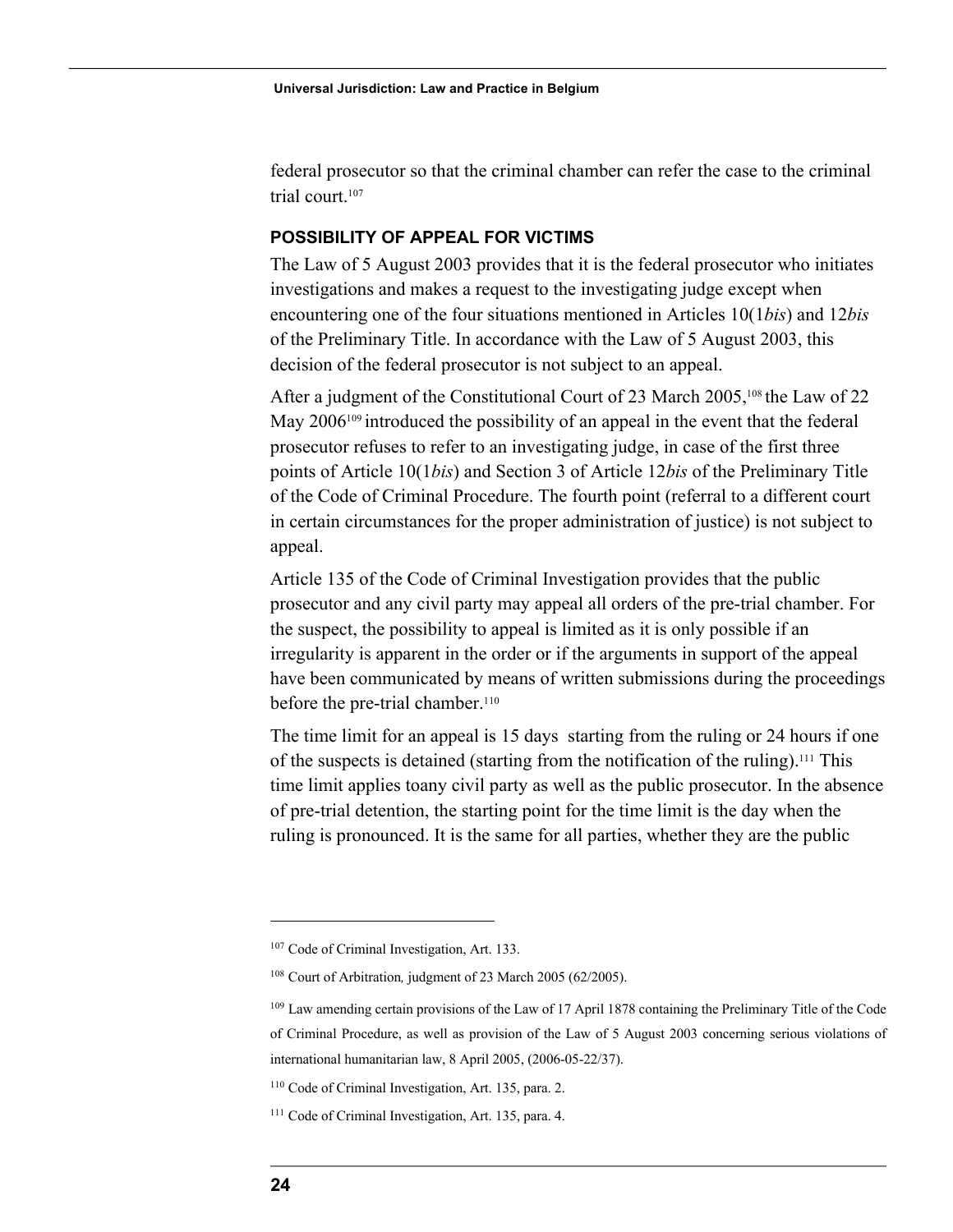prosecutor, a civil party, or an accused. The criminal division rules on the appeal. The Prosecutor-General, the other parties and their counsel are heard.<sup>112</sup>

#### **ARREST WARRANT**

The arrest warrant is governed by the Law of 20 July 1990 concerning pre-trial detention. <sup>113</sup> The magistrate with the power to issue an arrest warrant is the investigating judge.

In order for a person to be placed under an arrest warrant, Article 16 of the Law of 20 July 1990 imposes certain formal and substantive requirements:

- Substantive requirements: significant indicators of culpability,<sup>114</sup> a minimum penalty incurred of one year of prison<sup>115</sup> and an absolute necessity for public security.<sup>116</sup> Where the maximum penalty does not exceed 15 years of imprisonment, the criterion of absolute necessity must be combined with one of the following risks: re-offending, flight, disappearance of evidence or collusion with third parties.<sup>117</sup>
- Formal requirements: it is necessary that a prior interrogation of the accused took place (except if the accused is a fugitive), <sup>118</sup> a precise reasoning for the warrant,<sup>119</sup> the signature of the investigating judge<sup>120</sup> and the service of the arrest warrant within 48 hours of the actual deprivation of liberty<sup>121</sup> or of the service of the warrant of arrest.<sup>122</sup>

The judge thus has a great deal of leeway. Articles 17 and 19 of the Law of 20 July 1990 provide that the decisions of the investigating judge, in terms of the arrest warrant, are not subject to appeal. Nonetheless, the arrest warrant can never be issued with the aim of exercising an immediate punishment or any other form

- <sup>115</sup> Law of 20 July 1990 concerning preventive detention, Art. 16, para. 1.
- <sup>116</sup> Law of 20 July 1990 concerning preventive detention, Art. 16, para. 1.
- <sup>117</sup> Law of 20 July 1990 concerning preventive detention, Art. 16, para. 1.
- <sup>118</sup> Law of 20 July 1990 concerning preventive detention, Art. 16, para. 2.

<sup>112</sup> Code of Criminal Investigation, Art. 135, para. 3.

<sup>113</sup> Law of 20 July 1990 concerning preventive detention.

<sup>114</sup> Law of 20 July 1990 concerning preventive detention, Art. 16, para. 5.

<sup>119</sup> Law of 20 July 1990 concerning preventive detention, Art. 16, para. 5.

<sup>120</sup> Law of 20 July 1990 concerning preventive detention, Art. 16, para. 6.

<sup>&</sup>lt;sup>121</sup> Constitution, Art. 12, para. 3.

<sup>122</sup> Law of 20 July 1990 concerning preventive detention, Art. 18.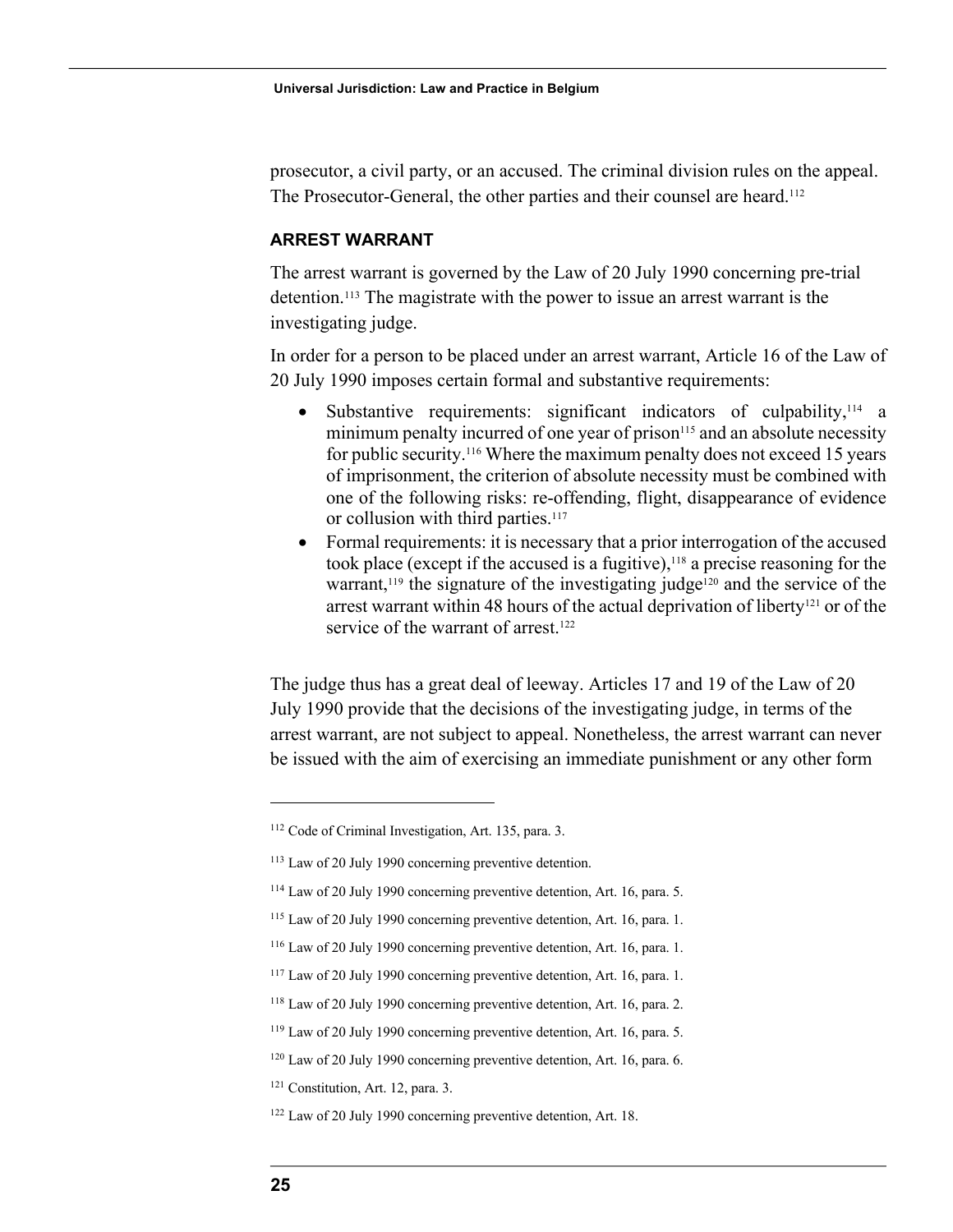of constraint. 123The investigating courts nonetheless monitor the arrest warrants issued and the enforcement of the pre-trial detention.

By way of example, in the Fabien Neretse case, <sup>124</sup> an international arrest warrant was issued on 6 August 2007 charging Neretse with genocide, assassination, extermination and creation and direction of a criminal association whose object was to cause harm to persons and their properties. On 23 June 2011, the investigating judge sent an international rogatory letter to the French authorities to search the accused's home and seize any relevant documents or objects. The same day, a European arrest warrant and an international arrest warrant by default were drawn up by the Belgian investigating judge. The accused was arrested on 29 June 2011 at his home and the European arrest warrant was served to him the same day. On 30 August 2011, Neretse was handed over to Belgian authorities and placed under an arrest warrant on the same day by the investigating judge after having been charged with genocide and war crimes.<sup>125</sup>

#### **VICTIM RIGHTS AND PARTICIPATION AT INVESTIGATION STAGE**

#### **INJURED PERSON**

According to the first and second sections of Article 5*bis* of the Preliminary Title of the Code of Criminal Procedure, a person who claims to have suffered harm as a result of an offence may acquire the status of an injured party by means of a statement which is made in person or by a lawyer to the public prosecutor. The status of injured person allows the victim to obtain certain rights throughout the criminal proceedings, namely:

- the right to be assisted or represented by a lawyer;
- the right to add any document that they consider useful to the case file;
- the right to be informed of a decision to discontinue proceedings and the reason for this, a decision to put the matter to trial, the determinations by the investigating court and the judgment;126 and
- the right to seek to consult the case file and to obtain a copy of it. $127$

<sup>123</sup> Law of 20 July 1990 concerning preventive detention, Art. 16 § 1, indent 3.

<sup>124</sup> Brussels criminal trial court, 9 October 2019, FD. 30.98.101/02 F.

<sup>125</sup> Interview with a Belgian lawyer, 22 July 2021

<sup>126</sup> Code of Criminal Procedure, Preliminary Title, Art. 5*bis*, § 3, indent 3.

<sup>127</sup> Code of Criminal Procedure, Preliminary Title, Art. 5*bis*, § 3, indent 4; Code of Criminal Investigation, Arts. 21*bis*, 61*ter* and 127, para. 2.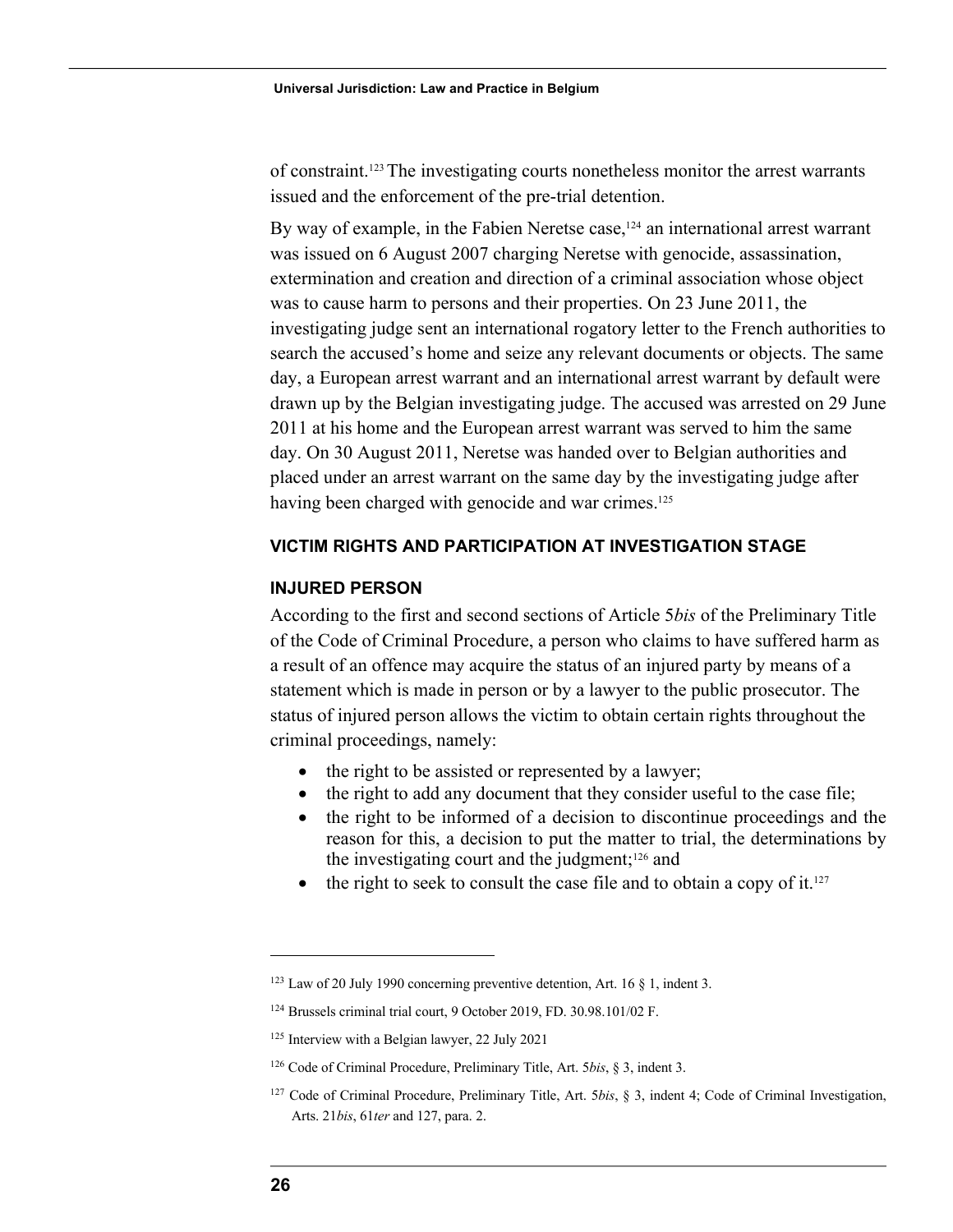#### **CIVIL PARTY**

If the victim of an offence wishes to claim compensation for the harm suffered before the criminal court, they must file a civil action. They can do so either in advance, by filing a civil action before the investigating judge, <sup>128</sup> or before the trial court to which the case will be referred. <sup>129</sup> During the investigation, civil parties have the same rights as injured persons and additionally possess:<sup>130</sup>

- $\bullet$  the right to request an additional act of investigation;<sup>131</sup>
- the right to participate, at the closure of the investigation, at the hearing of the investigating court (the pre-trial chamber) during which a decision is taken concerning the direction of the case; $132$
- the right to participate in any reconstruction of facts; $^{133}$  and
- the right to be heard by the investigating judge, upon simple request, at least once during the course of the proceedings.134

An NGO may become a civil party if it proves that it has personally suffered harm.<sup>135</sup> In the cases concerning the genocide in Rwanda, only natural persons filed civil actions as civil parties, except for the third Rwandan trial, the Bernard Ntuyahaga case, where the Belgian State and the Rwandan State acted as civil parties. 136

The civil action of a legal entity aiming to protect human rights or fundamental freedoms recognized in the Constitution and in international instruments which bind Belgium is also admissible on the following conditions:

- <sup>133</sup> Code of Criminal Investigation, Art. 62.
- <sup>134</sup> Code of Criminal Investigation, Art. 63, section 2.

<sup>128</sup> Criminal Code of Investigation, Art. 63.

<sup>&</sup>lt;sup>129</sup> Criminal Code of Investigation, Art. 67; Code of Criminal Procedure, Preliminary Title, Arts. 4, paras. 3 and 4.

<sup>130</sup> M-A. BEERNAERT N., COLETTE BASECQZ, C. GUILLAIN ET AL. *, Introduction à la procédure pénale [Introduction to the Criminal Procedure]*, Brussels, la Charte, 2019, p. 88.

<sup>131</sup> Code of Criminal Investigation, Arts. 61*quinquies* and 127 para. 3.

<sup>&</sup>lt;sup>132</sup> Code of Criminal Investigation, Art. 127, § 2.

<sup>135</sup> Judicial Code, Art. 17.

<sup>&</sup>lt;sup>136</sup> Interview with an advocate general at the Supreme Court, 30 August 2021; see also https://www.legaltools.org/doc/039abc/pdf/ (last accessed August 2021).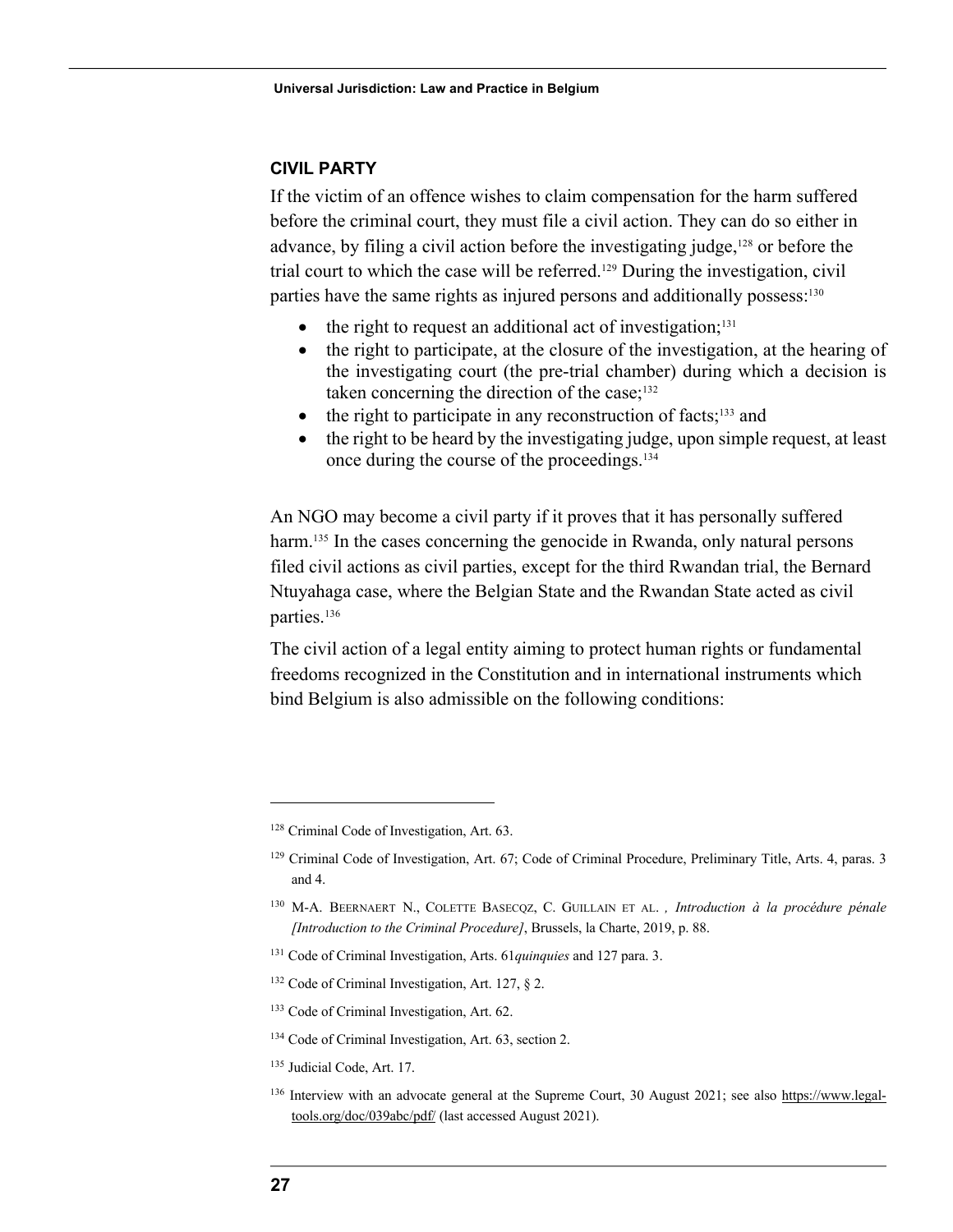- the corporate purpose of the legal entity is of a particular nature, distinct from the pursuit of the general interest;
- the legal entity pursues this corporate objective in a long-term and effective manner;
- the legal entity pursues the civil action in the framework of this corporate objective, with a view to ensuring the defense of an interest in relation to that object; and
- only a collective interest is pursued by the legal entity by means of its action.137

The Belgian courts had the occasion to interpret the provision on the admissibility of legal entities as civil parties in the context of civil proceedings brought by the civil party Association française des victimes de terrorisme [French Association for the Victims of Terrorism]. The Supreme Court considered that assistance to victims could not in itself be classified as one of the fundamental rights covered in the Belgian Constitution or the international conventions which bind Belgium. 138 The court concluded that this association therefore could not bring civil proceedings as a civil party.

The courts are strict when assessing these criteria and generally do not grant applications of legal entities brought on account of the harm caused either to the generality of their members or to the objectives that they pursue. 139

Certain laws expressly grant certain groups an interest to bring a civil action for the purposes and under the conditions which are specified in each of these laws:

<sup>137</sup> Judicial Code, Art. 17 section 2.

<sup>138</sup> Criminal trial court Brussels-Capital, 22 October 2019, *J.L.M.B*., 2020, p. 748.

<sup>&</sup>lt;sup>139</sup> Numerous decisions are available regarding this question. See notably Supreme Court 9 December 1957, *R.C.J.B.*, 1958, p. 255, note J. Dabin; Antwerp, 14 January 1981, *Pas.*, 1981, II, p. 29; Supreme Court 9 November 1983, *Rev. dr. pén. crim. [Review of Criminal Law]*, 1984, p. 330; Supreme Court 24 November 1982, *Rev. dr. pén. crim. [Review of Criminal Law]*, 1983, p. 390, submissions of the advocate general J. Velu; J. Van Compernolle, *Le droit d'action en justice des groupements [The Right of Groups to take Court Action]*, Brussels, Larcier, 1972, p. 240; M. van de Kerchove, *L'intérêt à la répression et l'intérêt à la réparation* [*The Interest in Punishment and the Interest in Compensation*], *Droit et intérêt [Law and Interest]*, Brussels, Publication of the Facultés Saint-Louis [Saint-Louis Faculties], vol. 3, 1990, pp. 4-27; Criminal Court of Dinant, 6 June 1990, *Rev. dr. pén. Crim. [Review of Criminal Law]*, 1990, p. 1023; Supreme Court 19 September 1996, *R.C.J.B.*, 1997, p. 105, note O. De Schutter.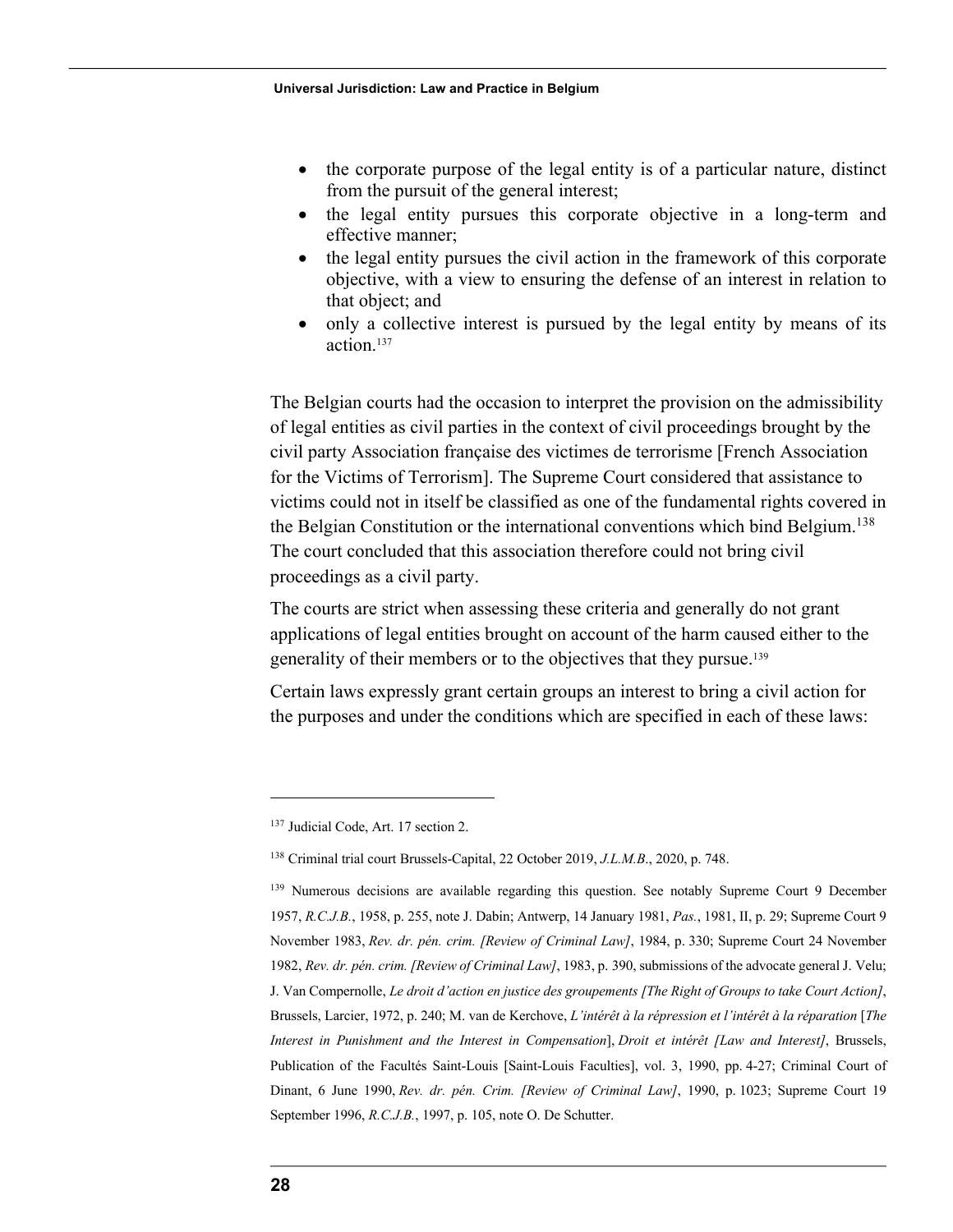- Law of 30 July 1981 seeking to punish certain acts inspired by racism or xenophobia (Articles 31-32);
- Law of 23 March 1995 seeking to punish the denial, downplaying, justification or approval of the genocide committed by the national-socialist regime (Article 4);
- Law of 13 April 1995 containing provisions with a view to the punishment of human trafficking and smuggling (Article 1);
- Law of 10 May 2007 seeking to combat certain forms of discrimination (Articles 29 and 30); and
- Law of 10 May 2007 seeking to combat discrimination between women and men (Articles 34 and 35).

However, the question is not settled as to whether an NGO which defends victims of crimes against humanity could raise civil court proceedings as a civil party by invoking racist crimes or discrimination. <sup>140</sup> At the time of publication of this report, no NGO has been admitted as a civil party in a case of serious violations of international humanitarian law.

An NGO can report international crimes to the federal prosecution service. Without being a party to the proceedings, it can thus forward in an informal manner information and elements of evidence which, as the case may be, can contribute to the opening of an investigation.<sup>141</sup> It can also share evidence with a physical victim who is a civil party. 142

## **5.2 Trial Stage**

The international crimes (genocide, crime against humanity and war crimes) are adjudicated by the criminal trial court<sup>143</sup> which is a criminal court composed of a popular jury and three professional magistrates. It is directed by a magistrate of the court of appeal assisted by two judges of the court of first instance and by a jury which is composed of twelve citizens designated by the drawing of lots. The procedure before the criminal trial court is governed by Title II of the Code of Criminal Investigation.

<sup>140</sup> Interview with a Belgian lawyer, 12 August 2021.

<sup>&</sup>lt;sup>141</sup> Interview with a Belgian lawyer, 12 August 2021.

<sup>&</sup>lt;sup>142</sup> Interview with a federal magistrate, federal prosecution service, 9 September 2021.

<sup>143</sup> Code of Criminal Investigation, Art. 216*novies*.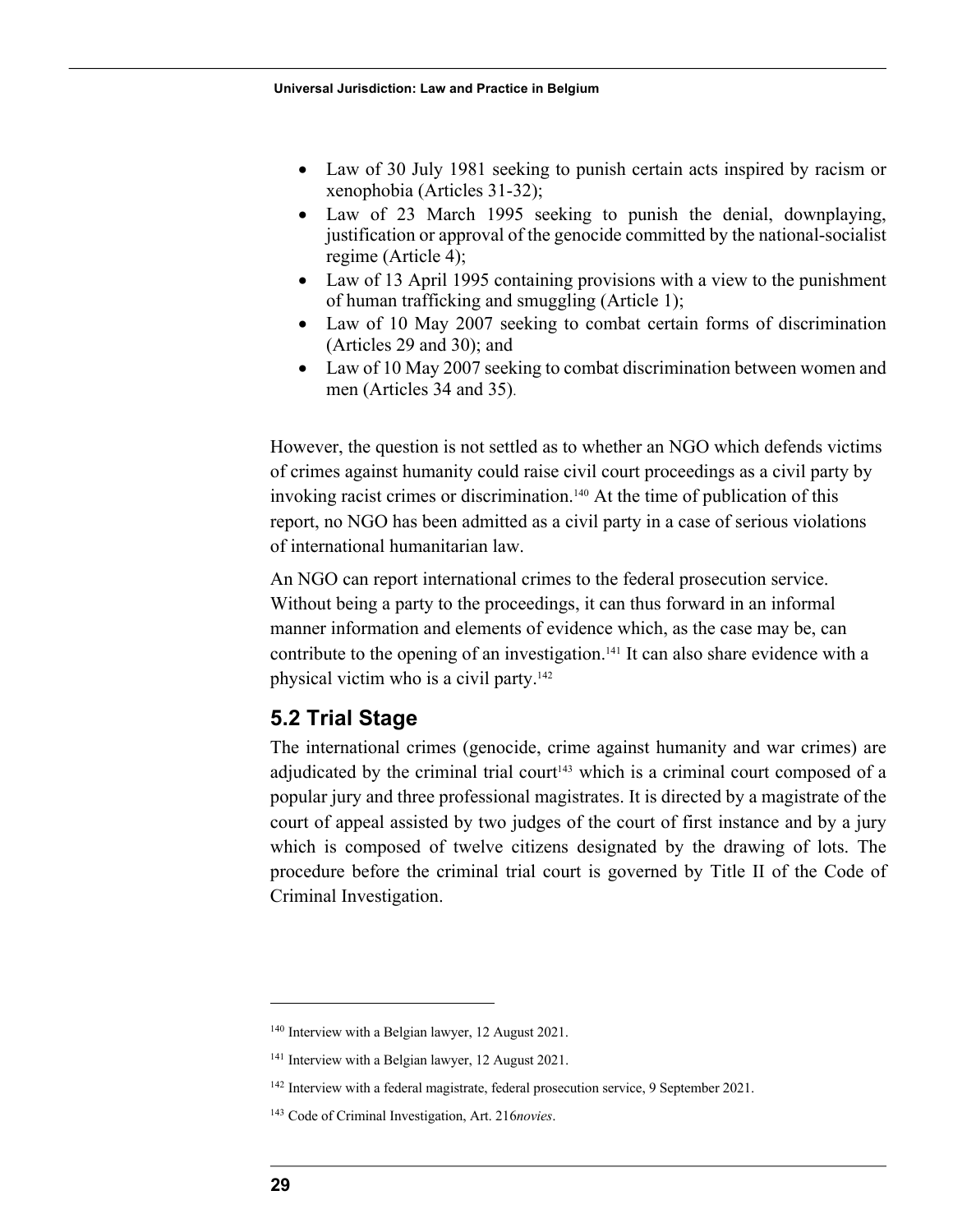#### *5.2.1 Possible results*

Before the criminal trial court, according to Articles 322 to 327 of the Code of Criminal Investigation, at the end of the hearings, the president poses questions to the jurors regarding culpability, attenuating circumstances and the defenses. Where the accused has been declared not guilty, the president pronounces their acquittal and orders their immediate release, if they are not detained for another cause.

Where the accused has been declared guilty, the court withdraws, together with the jurors, to the deliberations chamber. The committee thus constituted, chaired by the president of the court, deliberates the sentence to be pronounced in accordance with the criminal law and its justification.<sup>144</sup>

In the event of a conviction of the accused, the Court also makes a ruling regarding the civil action<sup>145</sup> (see below on Reparation).

#### *5.2.2 Challenge by victims or NGOs*

The decisions made by the criminal trial court are not subject to appeal. It is a court which rules at first and last instance. <sup>146</sup> Only an appeal to the Supreme Court can be possible, but in relation to legal questions or procedural questions and not in relation to the substance of the case. The parties have fifteen days to file a notice of appeal<sup>147</sup> and are subject to various deadlines and form to submit a brief. Each of the parties can only appeal to the Supreme Court about the provisions which concern them (for example, the civil party can only appeal to the Supreme Court in relation to the provisions concerning the civil action).<sup>148</sup>

NGOs cannot lodge an appeal to the Supreme Court if they have not been acknowledged as parties to the procedure.

#### *5.2.3 Victim rights and participation at trial stage*

Civil parties can make submissions in relation to the chronology of the facts, their legal qualification and the involvement of the accused and thus participate in the establishment of culpability. At the preliminary hearing of the criminal trial court, Article 278 of the Code of Criminal Investigation allows the parties to file a list of

<sup>144</sup> Code of Criminal Investigation, Arts. 341 to 345.

<sup>145</sup> Code of Criminal Investigation, Art. 347.

<sup>146</sup> M-A. BEERNAERT N., COLETTE BASECQZ, C. GUILLAIN ET AL., *Introduction à la procédure pénale [Introduction to Criminal Procedure]*, Brussels, la Charte, 2019, pp. 363-364.

<sup>&</sup>lt;sup>147</sup> Code of Criminal Investigation, Art. 359.

<sup>148</sup> Code of Criminal Investigation, Art. 359, para. 3.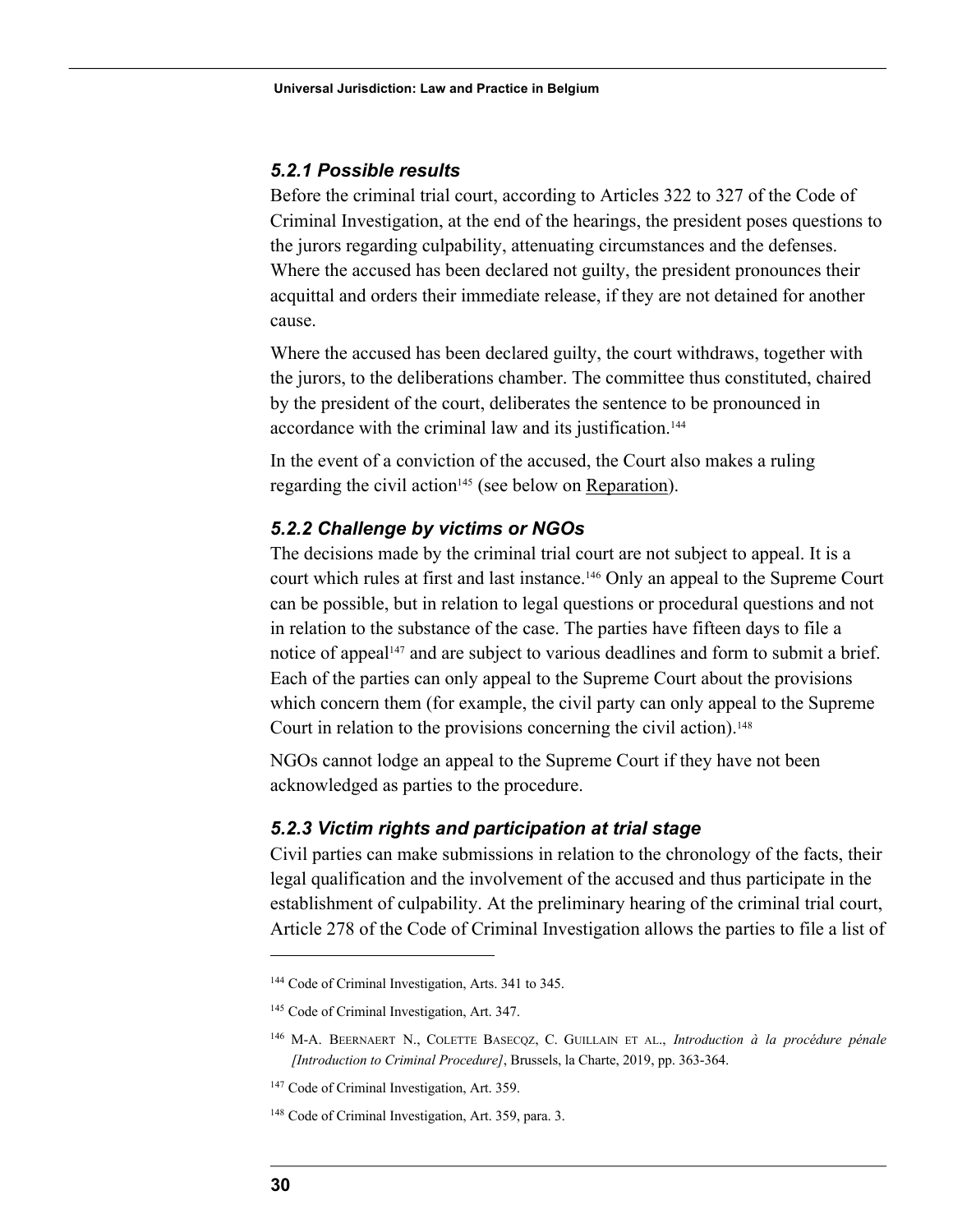additional witnesses they wish to hear, a right which is also reserved for civil parties. At the main hearing, the civil parties may be heard, attend the debates and be represented by a lawyer.

In Belgium, there is no direct cross-examination of witnesses: all questions must be posed through the president of the criminal trial court.<sup>149</sup>

Article 347 of the Code of Criminal Investigation also provides the right to claim compensation for the harm suffered (see below on Reparation).

#### *5.2.4 Intervention of third parties*

Belgian law does not provide for the intervention of third parties in the trial.

## **5.3 Private prosecutions**

Private prosecutions do not exist in Belgium on account of the nature of the facts: crimes. Victims of a crime therefore cannot issue a direct summons.150

# **6. Rules of evidence**

## **6.1 At investigation stage**

#### *6.1.1 Necessary information for a complaint*

In Belgian law, any evidence is allowed and an investigation can be opened on a simple body of evidence on guilt, such as press articles or reports by NGOs. 151

### *6.1.2 Necessary evidence to open an investigation*

The public prosecutor may prosecute offences *ex officio* and thus does not necessarily need to await a complaint by the victim to commence the prosecution. A decision by the federal prosecutor to prosecute will only be taken in accordance with Article 28*bis*, section 3 of the Code of Criminal Investigation, after an examination of the legality and trustworthiness of the means of evidence.<sup>152</sup>

The examination of legality entails an assessment of the *prima facie* merits of the prosecution, that is to say the elements constituting the offence, the evidence, the culpability of the suspect, the identification of the suspect and the absence of

<sup>149</sup> Code of Criminal Investigation, Art. 301.

<sup>150</sup> Interview with a Belgian lawyer, 22 July 2021.

<sup>&</sup>lt;sup>151</sup> Interview with a federal magistrate, federal prosecution service, 9 September 2021.

<sup>152</sup> M-A. BEERNAERT N., COLETTE BASECQZ, C. GUILLAIN ET AL.*, Introduction à la procédure pénale [Introduction to the Criminal Procedure]*, Brussels, la Charte, 2019, p. 50.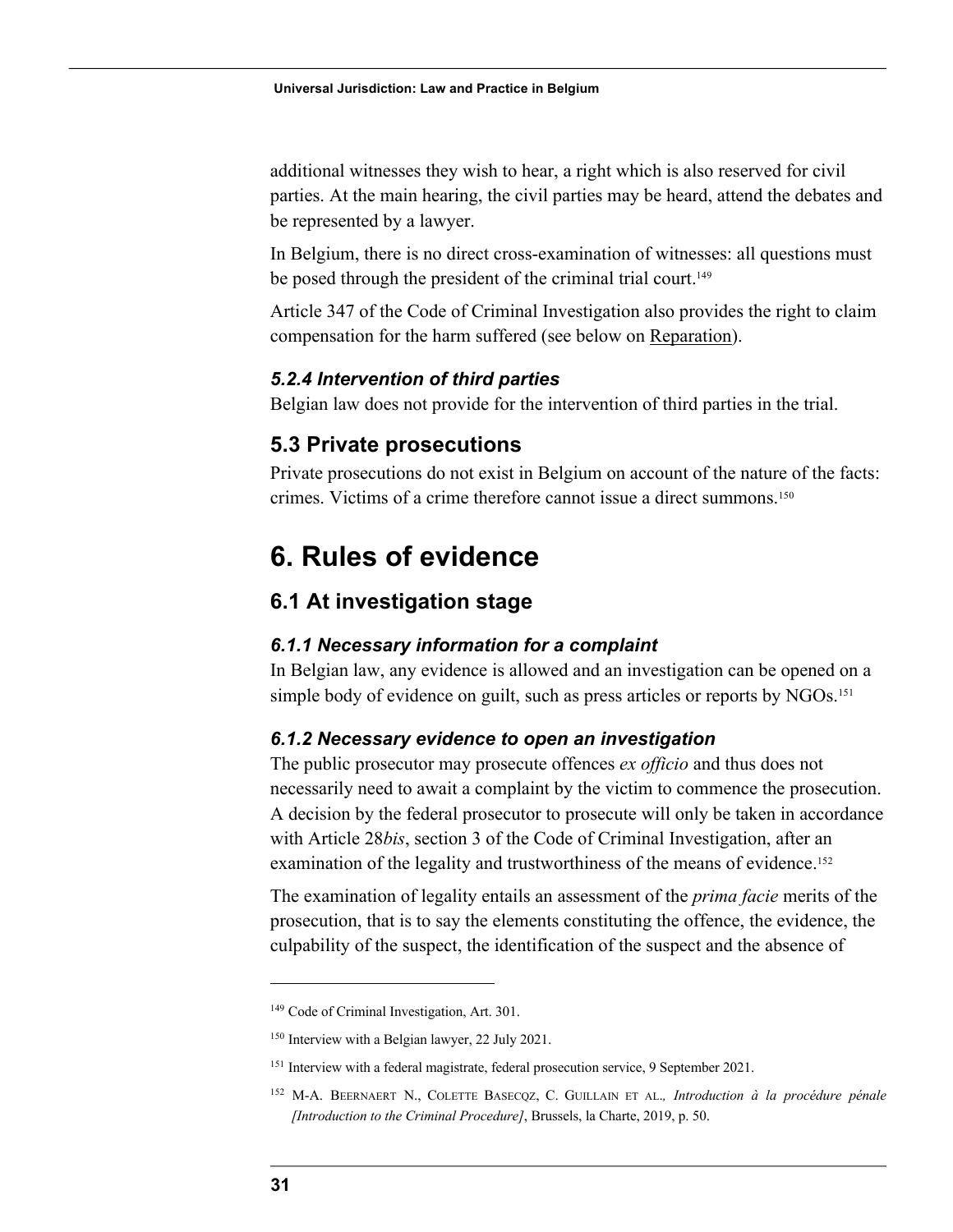defenses, as well as the admissibility of the prosecution, i.e. the competence of the public prosecutor, the obstacles to prosecution or the reasons for dismissing prosecution.153 It therefore falls to the federal prosecutor to judge the chances of a prosecution by virtue of Article 28*quater*, paragraph 1 of the Code of Criminal Investigation.

#### *6.1.3 Necessary evidence for an indictment*

The bill of indictment must set out the nature of the offence forming the basis of the accusation and the facts and all the circumstances capable of aggravating or mitigating the sentence. The accused must be named and clearly identified.<sup>154</sup>

The bill of indictment as such makes reference to the pieces of evidence in the criminal court record, namely: testimonies (on context, on facts or even of victims), interrogations of the accused, medical-legal reports, medical evaluations, psychiatric or psychological evaluations, or historic documents, etc.

#### *6.1.4 Admissibility of evidence*

#### **GENERAL RULES OF ADMISSIBILITY**

Insofar as concerns the general rules of admissibility of the, Belgian law enshrines the principle of freedom of evidence. Therefore, any evidence is admissible as long as it is accepted through logic and experience that it can lead the judge to a conviction.155 This principle is not absolute, however, because the criminal trial court can only base its conviction on elements which have been subjected to adversarial debate.

#### **UNLAWFULLY OBTAINED MATERIALS**

The Code of Criminal Investigation obliges the prosecutor, the investigating judge and the investigating courts to ensure the legality of the means of evidence. <sup>156</sup> The Supreme Court considered in its judgment of 14 October 2003 in the so-called *Antigone* case that if a piece of evidence has been obtained in an irregular manner the judge is forbidden from taking account of it if:

<sup>153</sup> M-A. BEERNAERT N., COLETTE BASECQZ, C. GUILLAIN ET AL.*, Introduction à la procédure pénale [Introduction to the Criminal Procedure]*, Brussels, la Charte, 2019, p. 50.

<sup>154</sup> Criminal Code of Investigation, Art. 261.

<sup>155</sup> M-A. BEERNAERT N., COLETTE BASECQZ, C. GUILLAIN ET AL.*, Introduction à la procédure pénale [Introduction to the Criminal Procedure]*, Brussels, la Charte, 2019, p. 37.

<sup>156</sup> Code of Criminal Investigation, Arts. 28bis, § 3, section 2 and 56, § 1, section 2.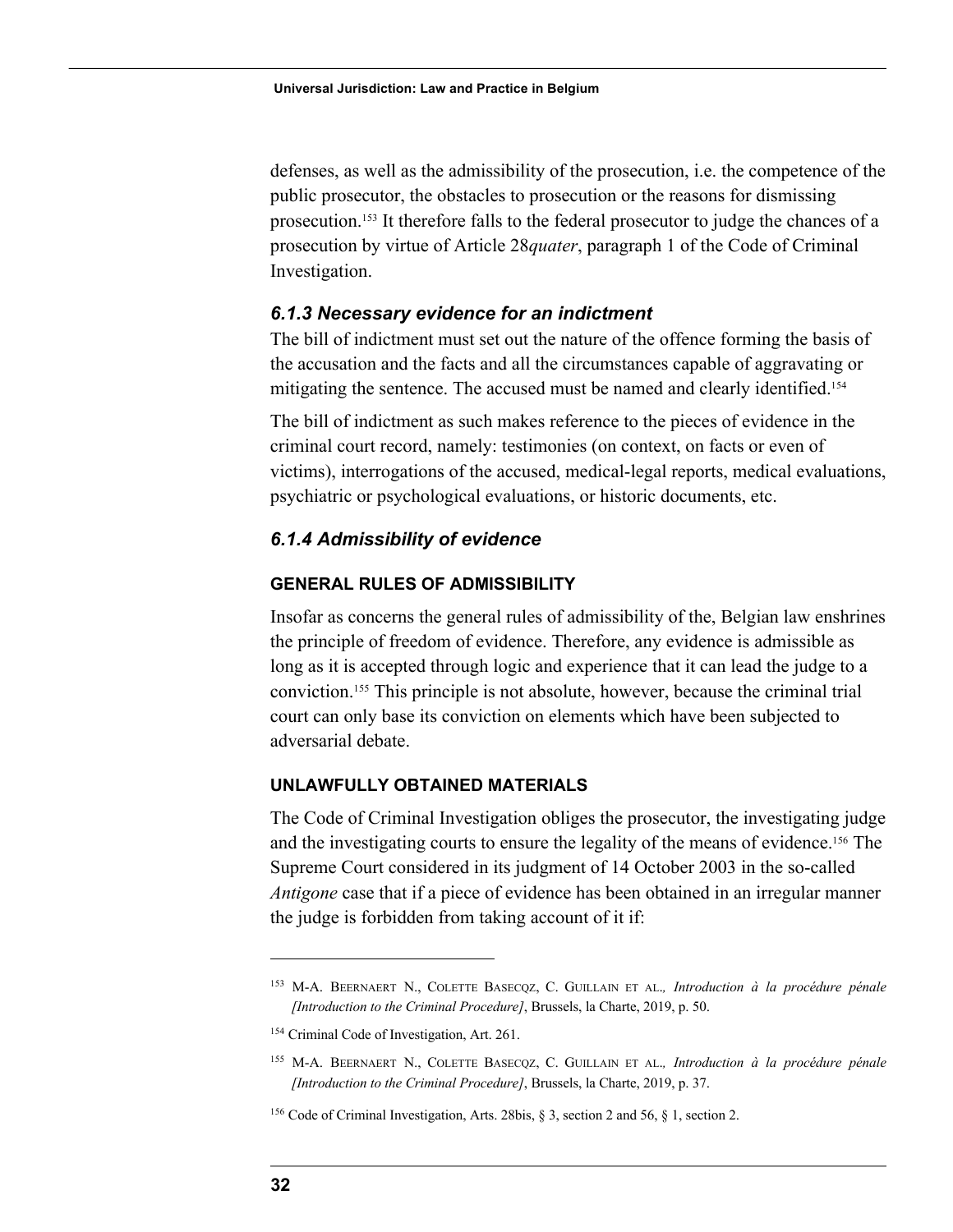- respecting predetermined requirements of form is mandatory with the consequence of annulment of the evidence;
- the irregularity committed has tainted the reliability of the evidence; or
- the use of the evidence is incompatible with the right to a fair trial.<sup>157</sup>

This principle is enshrined in Article 32 of the Preliminary Title of the Code of Criminal Procedure.

This rule applies to all irregularities, whether they contravene a right guaranteed by a rule of domestic law or by an international treaty having a direct effect in Belgian law, notably the prohibition on using evidence obtained under torture. 158

#### **OPEN SOURCE EVIDENCE**

By virtue of the principle of freedom of evidence, nothing impedes open source evidence from being used as evidence. <sup>159</sup> However, this public information, in the event of being contested by the accused, must undergo the *Antigone* test. Even if obtaining and/or producing this evidence was illegal, there would be no reason to exclude it from the proceedings on this ground, provided that no mandatory requirements of form has been violated, the irregularity does not infringe the right to a fair trial and the reliability of the evidence is not affected by the alleged irregularity.<sup>160</sup>

## **6.2 At trial stage**

#### *6.2.1 General rules of admissibility*

The burden of proof rests on the public prosecutor who must demonstrate that the person charged is guilty beyond any reasonable doubt. <sup>161</sup> Article 327 of the Code of Criminal Investigation concerning the deliberation in the criminal trial court expressly provides that a guilty verdict can only be pronounced if it emerges from

<sup>157</sup> Supreme Court 14 Oct. 2003, *Rechtspr. A.B.G*., 2004, 6, pp. 333-334.

<sup>158</sup> Supreme Court 5 June 2019, P.19.0356.F.

<sup>159</sup> Liège, 8th division, 16 February 2016, note under: A. MICHEL *L'utilisation des contenus postés sur les réseaux sociaux comme éléments de preuve d'un dommage* [T*he use of content posted on social networks as elements of evidence of a harm*], *in Rev. dr. Tech*. [*Technical Law Review*] No. 65/2016, pp. 94-95.

 $160$  Liège,  $8<sup>th</sup>$  division, 16 February 2016.

<sup>161</sup> H.-D. BOSLY and D. VANDERMEERSCH, *Droit de la procédure pénale* [*Law of criminal procedure*], Bruges, Die Keure, 2003, 549., p. 1101; See, e.g., Pol. Brussels, 7 January 2014, *J.J.Pol.*, 2014, book 3, p. 155.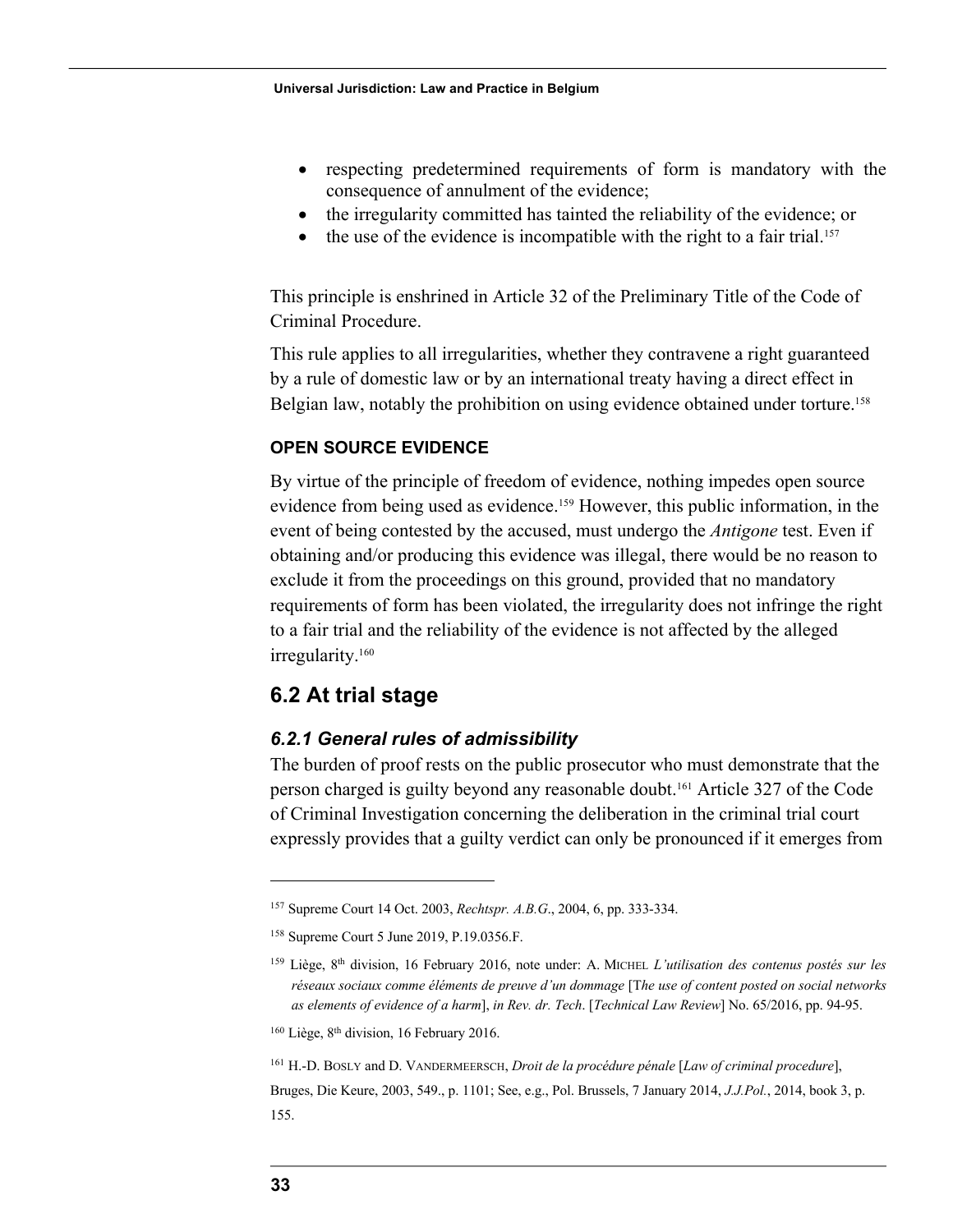the admitted pieces of evidence that the accused is guilty beyond any reasonable doubt of the facts charged he or she is charged with.

By virtue of Article 32 of the Preliminary Title of the Code of Criminal Procedure, any means of proof is allowed provided that it is rational and has been subject to adversarial debate by the parties. The Supreme Court has also affirmed that in criminal matters, where the law does not establish a special method of proof, the trial judge assesses the probative value of the evidence on which he or she bases his or her conviction. <sup>162</sup> Therefore, confessions, testimonies, evidence collected in the context of the preliminary phase of the criminal trial and expert opinions, etc., can be used. Furthermore, no hierarchy exists between the different means of evidence. 163

However, there are exceptions to the principle of free assessment of evidence. In certain cases, the law determines the probative value of certain modes of proof. This is the case for minutes,<sup>164</sup> completely anonymous testimony,<sup>165</sup> statements made through a telephone conference, <sup>166</sup> statements made through a video conference or closed-circuit television with image and voice alteration, 167 statements made by a repentant person, <sup>168</sup> evidence obtained by virtue of the application of a civil infiltration<sup>169</sup> and the possibility of drawing adverse consequences from the silence of the accused.

Victims who are civil parties cannot testify under oath, <sup>170</sup> but they can of course testify as a party to the trial at the hearing. The same applies for witnesses having family links with the accused. 171

<sup>162</sup> C. DE VALKENEER, *Chapitre 2 - Les principes généraux du droit de la preuve en matière pénale* [*Chapter*

*<sup>2 -</sup> The General Principles of the Law of Evidence in Criminal Matters*] in *Manuel de l'enquête pénale [Manual* 

*of the Criminal Investigation],* Brussels, Éditions Larcier, 2018, p. 71 et seq.

<sup>163</sup> M-A. BEERNAERT N., COLETTE BASECQZ, C. GUILLAIN ET AL.*, Introduction à la procédure pénale [Introduction to the Criminal Procedure]*, Brussels, la Charte, 2019*.*

<sup>164</sup> Code of Criminal Investigation, Art. 154.

<sup>165</sup> Code of Criminal Investigation, Art. 189*bis* section 3.

<sup>166</sup> Code of Criminal Investigation, Arts. 112*bis* § 6, 158*ter* § 5 and 229 § 4.

<sup>167</sup> Code of Criminal Investigation, Arts. 158*bis* and 298.

<sup>168</sup> Code of Criminal Investigation, Art. 216/4, § 2, para. 1.

<sup>169</sup> Code of Criminal Investigation, Art. 47*novies*/3, § 3.

<sup>&</sup>lt;sup>170</sup> Code of Criminal Investigation, Art. 305.

<sup>&</sup>lt;sup>171</sup> Code of Criminal Investigation, Art. 303.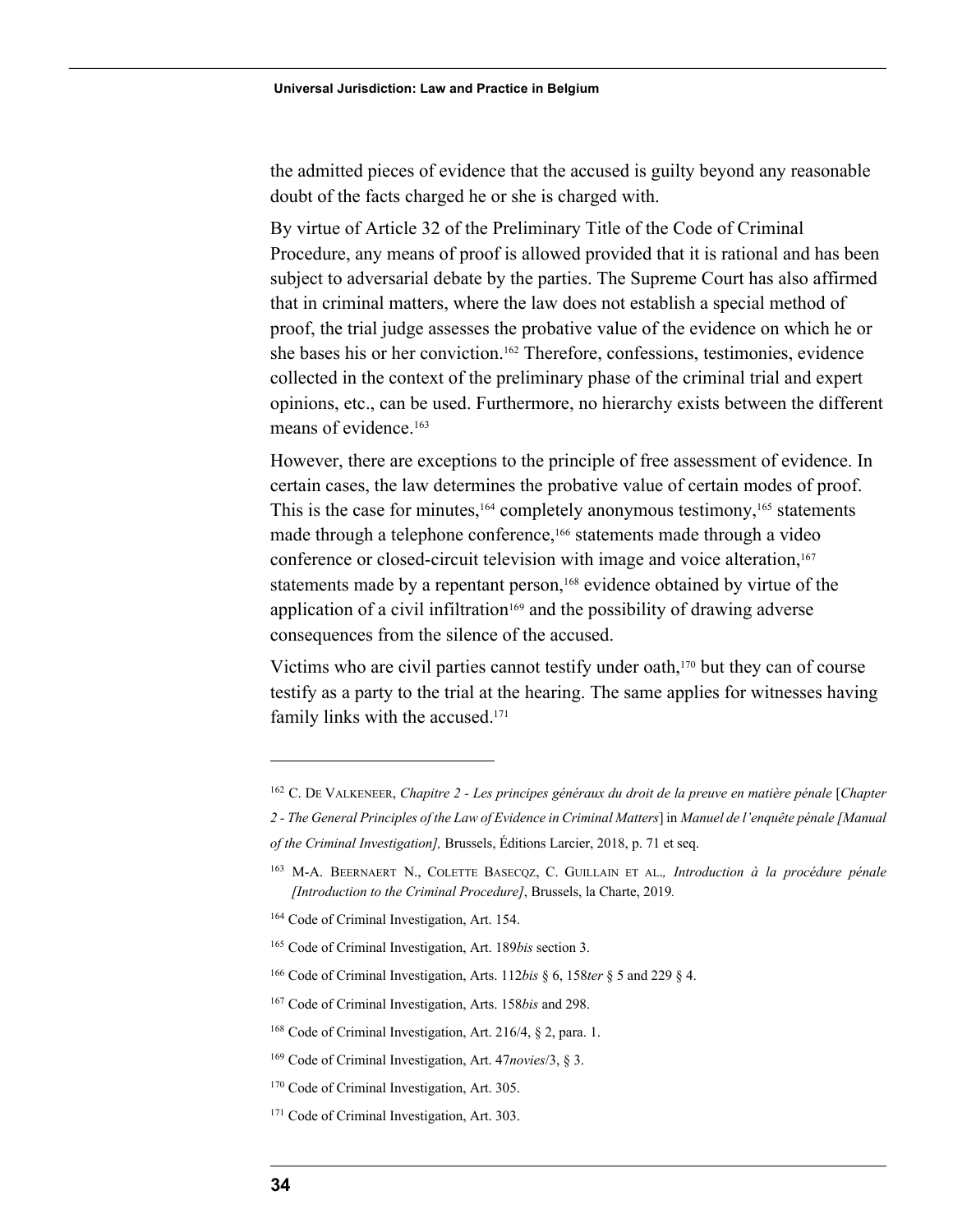The rules concerning the means of evidence obtained illegally as well as the open source evidence set out in the context of the investigation also apply before the trial judge.

#### *6.2.2 Introduction of new evidence*

In a manner that conforms with to the principle of respecting the rights of the defense, any piece of evidence taken into account by the judge must be subject to adversarial debate. Due to the presumption of innocence, it is the prosecutor and civil party who have the burden of proof under the control of the judge. 172

An NGO, where it is not a party to the proceedings, may not furnish pieces of evidence. Nonetheless, it may transmit the relevant evidence to the public prosecutor, or even to the victim. The NGO may also be called by one of the parties if hearing the NGO would appear useful for establishing the truth. 173

# **7. Witness and victim protection**

### **7.1 Judicial protection**

The presidents of the criminal courts and of the criminal trial court may, at the request of the public prosecutor, decide to hear a witness who has been threatened or who is located abroad by means of a videoconference or by means of closedcircuit television. A criminal investigations police officer or an official of the foreign court authority will be with the person to be heard and will verify the identity of the witness. In these cases, the hearing is recorded by audio-visual means. <sup>174</sup> The court may, furthermore, authorize the distortion of the image and the voice of the witness,<sup>175</sup> or hear these persons, if they agree, by teleconference.

### **7.2 Witness protection**

The Law of 7 July 2002 containing rules concerning the protection of threatened witnesses176 introduced chapter VII*ter* into the 1st Book of the Code of Criminal Investigation.

<sup>&</sup>lt;sup>172</sup> Code of Criminal Investigation.

<sup>173</sup> Code of Criminal Investigation, Art. 306.

<sup>174</sup> Code of Criminal Investigation, Art. 158*bis* §1.

<sup>175</sup> Code of Criminal Investigation, Art. 158*bis* §6.

<sup>176</sup> Law of 7 July 2002 containing the rules concerning the protection of threatened witnesses, 10 August 2002 (2002-07-07/4).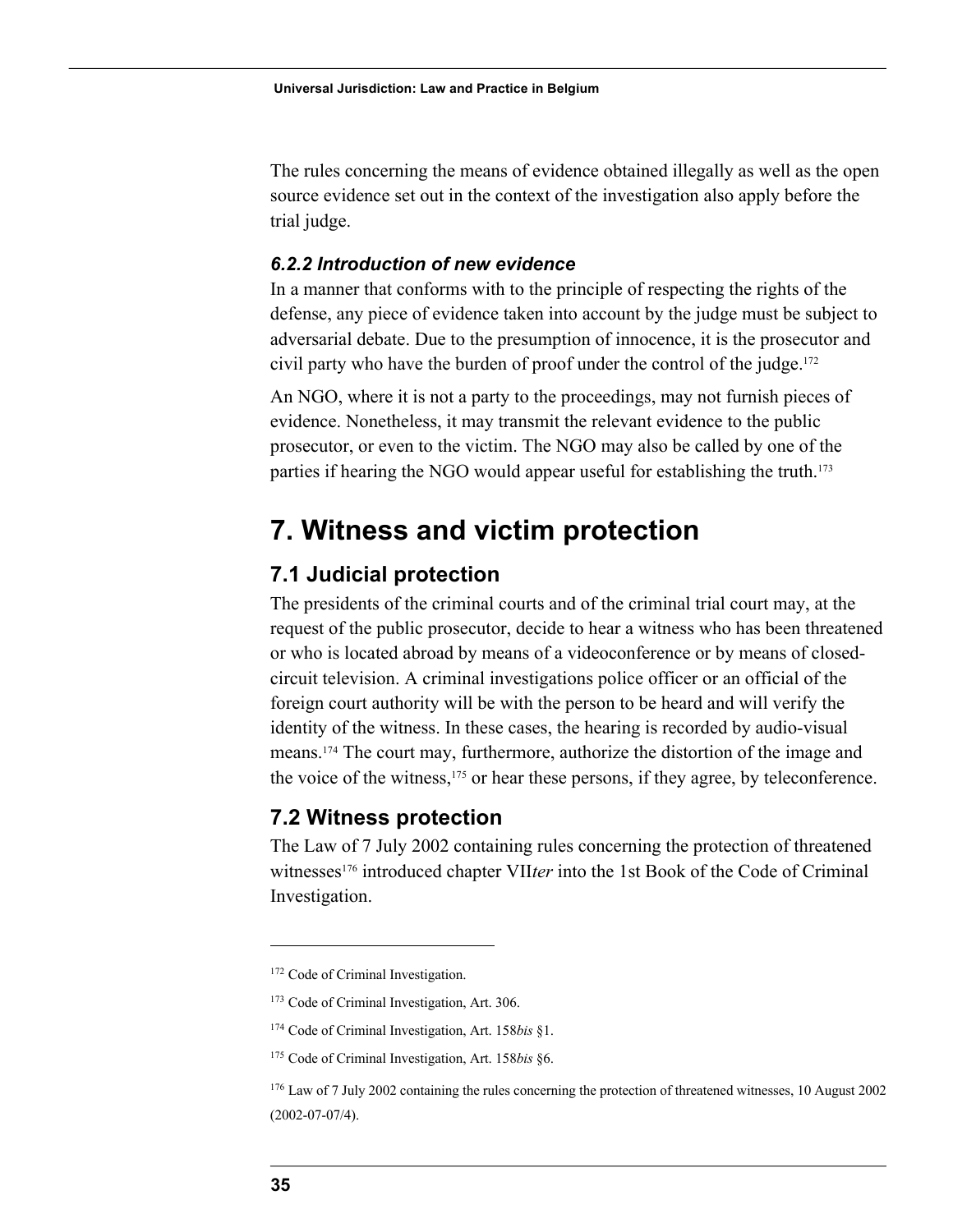The Law covers any person giving testimony, whatever their capacity (witness or victim) or their function (individual or police official).

The protective measures can be extended to the relatives of the witness. <sup>177</sup> In particular circumstances, protective measures can be extended to persons other than those mentioned in Article 105 of the Code of Criminal Investigation to the extent that these individuals are in real danger.<sup>178</sup>

The Witness Protection Commission is competent in matters of granting, modifying or withdrawing protective measures and measures of financial aid. <sup>179</sup> It can grant ordinary measures, which are listed exhaustively (such as close and immediate physical protection of the person concerned, electronic protection of the person concerned or relocation of the person concerned for a maximum of 45 days), special measures (relocation of the person concerned for a period of more than 45 days, change of identity of the person concerned or the granting of a temporary protective identity and of the documents strictly necessary to support this identity), and also psychological and financial assistance. 180

The Minister of Justice may authorize the change of first names, surnames and the date and place of birth of the person concerned. <sup>181</sup> This procedure is only applied with regard to persons who have Belgian nationality.<sup>182</sup>

The right to introduce an application for protection sits with either the investigating judge or the public prosecutor, but not with the witness. <sup>183</sup> This application is made by means of a duly reasoned request, accompanied by the file and addressed to the president of the witness protection commission. 184

<sup>&</sup>lt;sup>177</sup> Code of Criminal Investigation, Art. 102.

<sup>178</sup> Code of Criminal Investigation, Article 105, para. 1, last section.

<sup>&</sup>lt;sup>179</sup> Code of Criminal Investigation, Art. 103.

<sup>180</sup> Code of Criminal Investigation, Art. 104.

<sup>181</sup> Code of Criminal Investigation, Art. 104 para. 2 section 2, 2, 1.

<sup>182</sup> Code of Criminal Investigation, Art. 106.

<sup>183</sup> Code of Criminal Investigation, Art. 105.

<sup>&</sup>lt;sup>184</sup> Code of Criminal Investigation, Art. 105.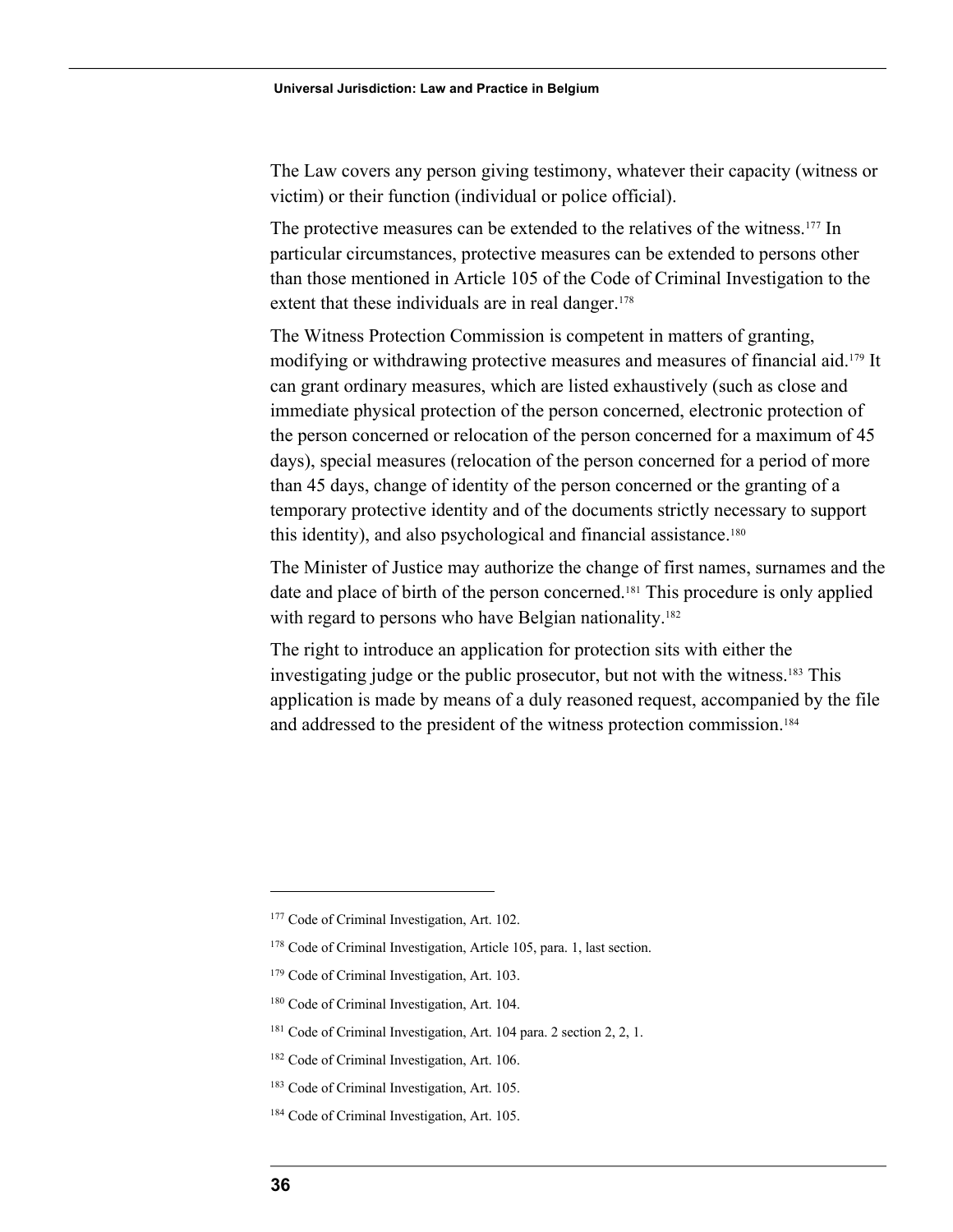# **8. Reparation for victims in criminal proceedings**

Article 4 of the Preliminary Title of the Code of Criminal Procedure expressly provides that the civil action can be pursued at the same time and before the same judges as the prosecution. It can also be pursued separately. The victim therefore has the choice of bringing their civil action either before the criminal courts, or before the civil courts.

Before the criminal courts, claims for damages or restitution are brought before the criminal trial court. The civil party must formulate their claim for damages before the judgment. 185

The Court rules, without the jury, on the damages or restitutions claimed by the civil party. When the latter makes their request, the accused can plead only that the facts do not give rise to damages in favor of the civil party or that the damages which are due to them are excessive.<sup>186</sup>

An accused found guilty must pay an indemnity to the civil party covering the procedural costs, travel and other costs. 187

If a victim has not participated in the criminal trial as a civil party, they can still bring the case back before the criminal judge to request that their application for compensation be ruled upon. The competence of the civil judge is therefore only seized in rare cases. 188

# **9. Immunities and amnesties**

## **9.1 General rule**

Article 13 of the Law of 5 August 2003 concerning serious violations of international humanitarian law has inserted Article 1*bis* in the Preliminary Title of the Code of Criminal Procedure which grants immunity to heads of state, heads of government and ministers of foreign affairs during the period in which they exercise their functions, as well as other persons whose immunity is recognized

<sup>185</sup> Code of Criminal Investigation, Art. 347.

<sup>186</sup> Code of Criminal Investigation, Art. 348.

<sup>187</sup> Judicial Code, Arts. 1018, 1022.

<sup>188</sup> Code of Criminal Procedure, Preliminary Title, Art. 4, section 2 and 3.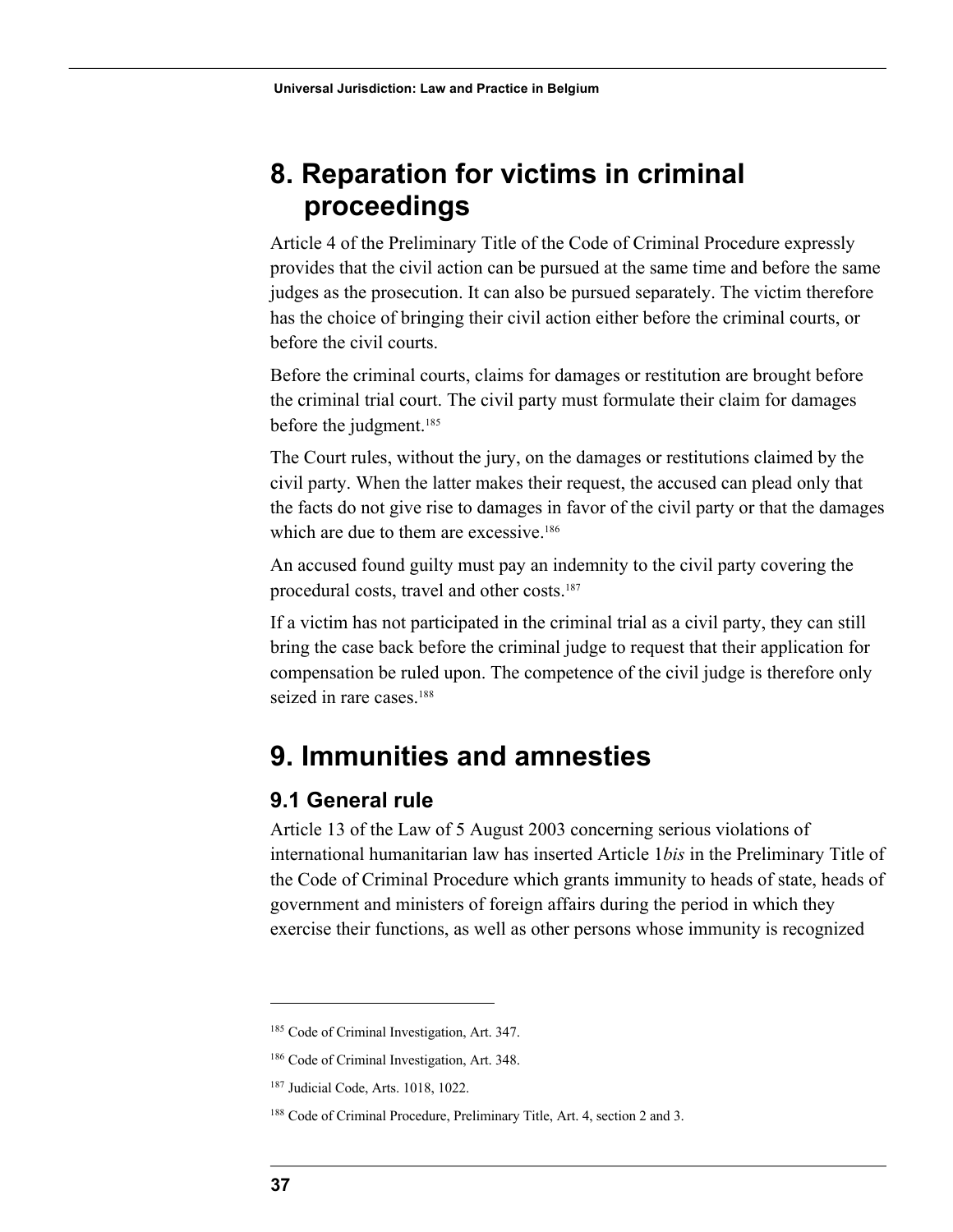by international law. This provision came about as a result of the *Yerodia* case brought before the International Court of Justice. 189

Paragraph 2 of Article 1*bis* provides that, in accordance with international law, no act of compulsion in relation to the exercise of public action may be taken against any person during their stay who has been officially invited to stay in the realm by the Belgian authorities or by an international organization established in Belgium and with which Belgium has concluded a headquarters agreement.

The immunity of a head of state is only valid for the period during which they occupy this post and terminates once their mandate comes to an end and it is at this moment that they can be judged before a national court for criminal acts that they have committed.

<sup>189</sup> International Court of Justice, 14 February 2002, *Democratic Republic of the Congo v. Belgium,* available at https://www.icj-cij.org/en/case/121 (last accessed August 2021).